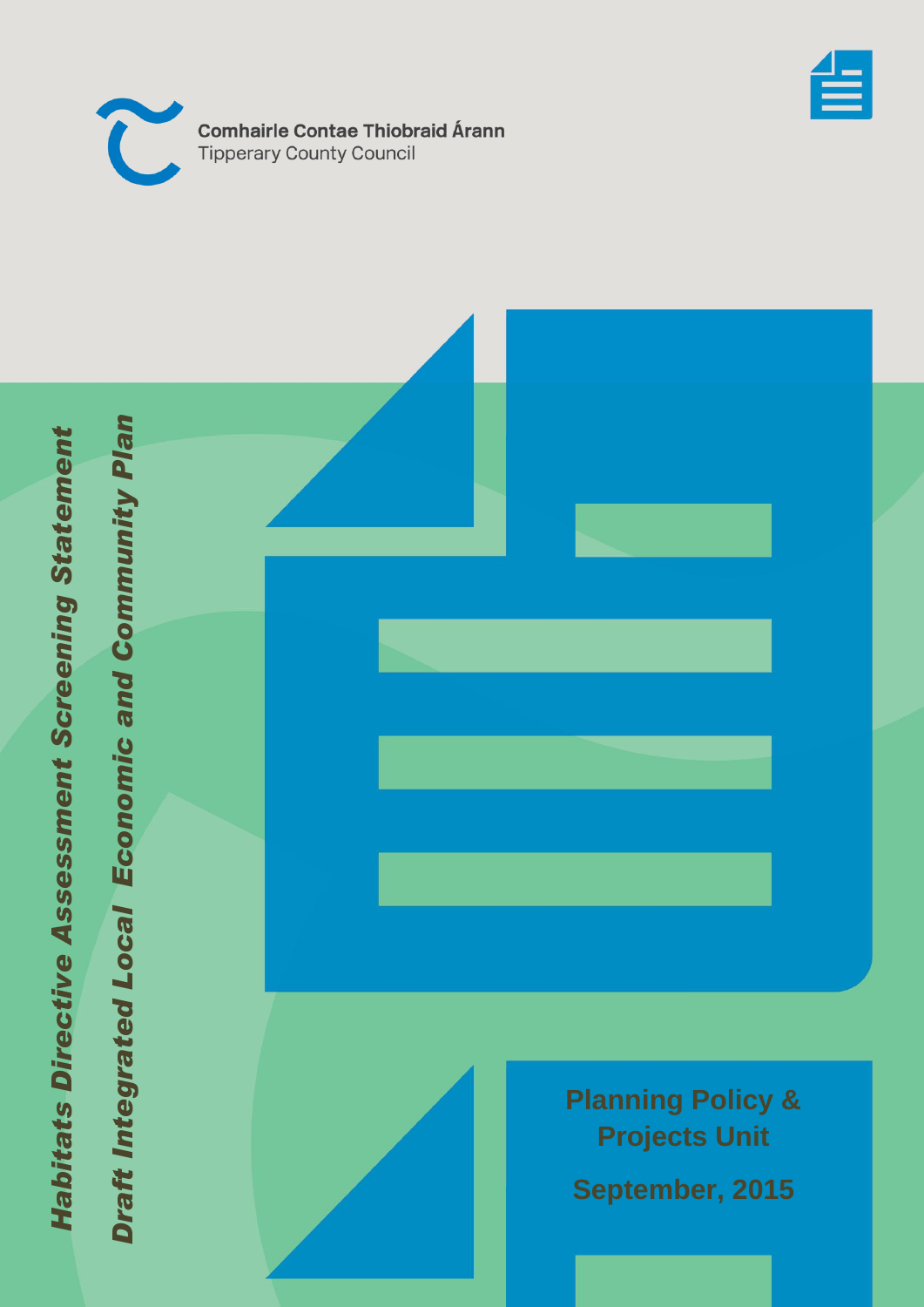# **TABLE OF CONTENTS**

| 1.0 |  |  |  |
|-----|--|--|--|
| 1.1 |  |  |  |
| 1.2 |  |  |  |
| 1.3 |  |  |  |
| 2.0 |  |  |  |
| 3.0 |  |  |  |
| 4.0 |  |  |  |
| 4.1 |  |  |  |
| 4.2 |  |  |  |
| 4.3 |  |  |  |
| 4.4 |  |  |  |
|     |  |  |  |
|     |  |  |  |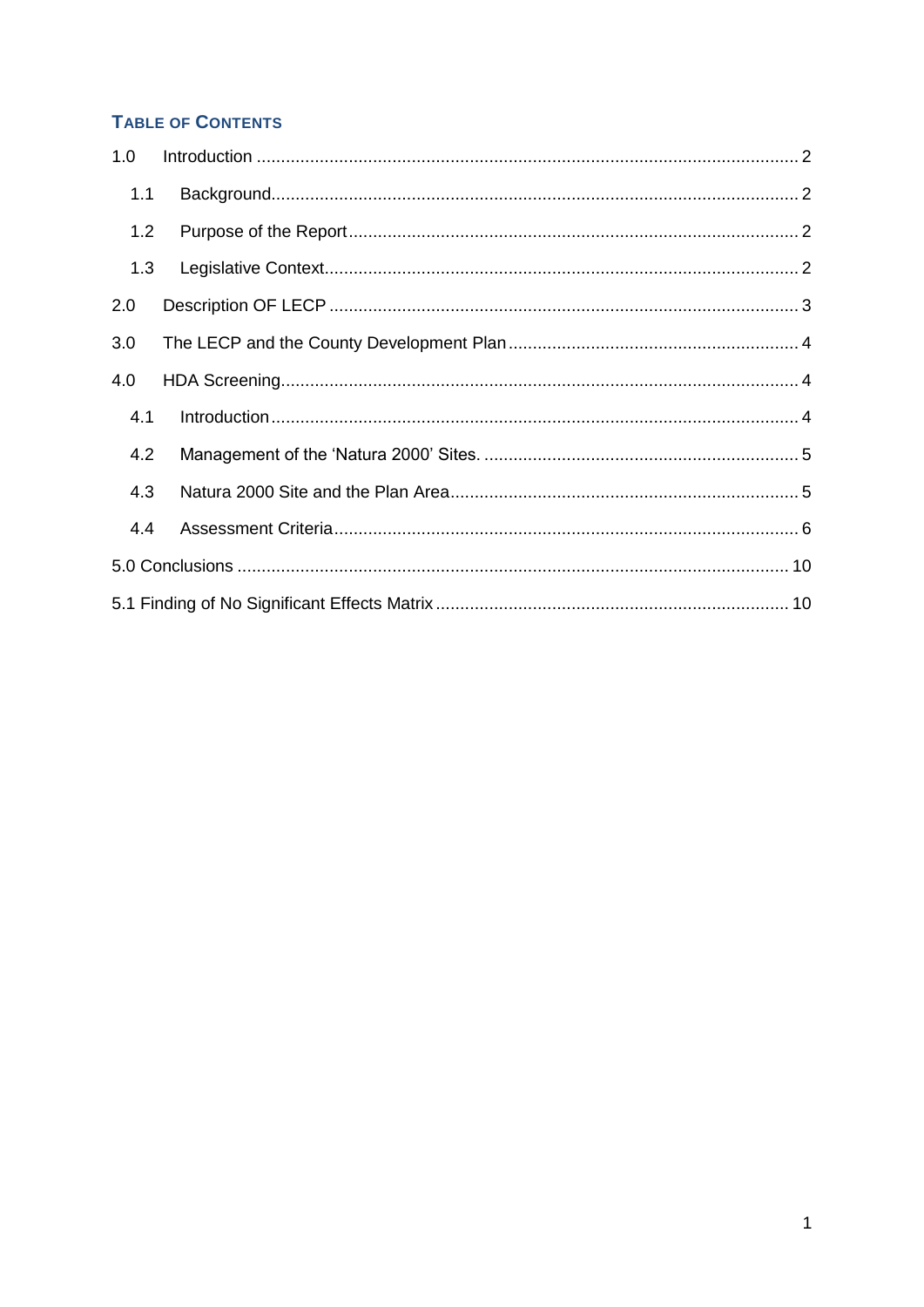### <span id="page-2-0"></span>**1.0 INTRODUCTION**

#### <span id="page-2-1"></span>1.1 BACKGROUND

The Local Government Reform Act  $2014<sup>1</sup>$  provides a stronger and clearer role for local government in economic development and community development. This is key element in achieving the vision set out in the Action Programme for Effective Local Government, Putting People First (DECLG, 2012) which states that '*local government will be the main vehicle of governance and public service at local level, leading economic, and social and community*  development<sup>2</sup>.

The Local Economic and Community Plan (LECP) is prepared in accordance Section 44 of the Local Government Reform Act 2014 and consists of two elements: A local economic element (prepared and adopted by the local authority) and a community development element (prepared and adopted by the Local Community Development Committee (LCDC).

The purpose of the LECP is to identify objectives and implement actions to strengthen and develop the economic and community dimensions of County Tipperary over a six year period. In this regard, the delivery of objectives and/or actions may be by Tipperary County Council or by public bodies in partnership with economic and community stakeholders.

## <span id="page-2-2"></span>1.2 PURPOSE OF THE REPORT

This is a Habitats Directive Assessment (or Appropriate Assessment) Screening Report of the Draft *Integrated* Local Economic and Community Plan<sup>3</sup>. The purpose of this report is to evaluate whether or not LECP is likely to have significant affects on the integrity of Natura 2000 sites (*i.e.* Special Areas of Conservation (SAC) and Special Protection Areas (SPA).

Special Areas of Conservation (SAC) are designated under the EU's Habitats Directive by statutory instrument under the Habitats Regulations 1997 and Special Protection Areas (SPA) are designated by statutory instrument under the EU's Birds Directive 1979.

## <span id="page-2-3"></span>1.3 LEGISLATIVE CONTEXT

The Directive 92/43/EEC on the Conservation of Natural Habitats and Wild Flora and Fauna – the 'Habitats Directive' provides legal protection for habitats and species of European importance. The Directive was transposed into Irish law by the European Communities (Natural Habitats) Regulations, SI 94/1997.

-

<sup>&</sup>lt;sup>1</sup> Hereafter the Act

<sup>&</sup>lt;sup>2</sup>.Page 1 Action Programme for Effective Local Government, Putting People First (DECLG October 2012)

 $3$  Note: 'LECP' in the Report can be taken to refer to the Draft Integrated Economic and Community Plan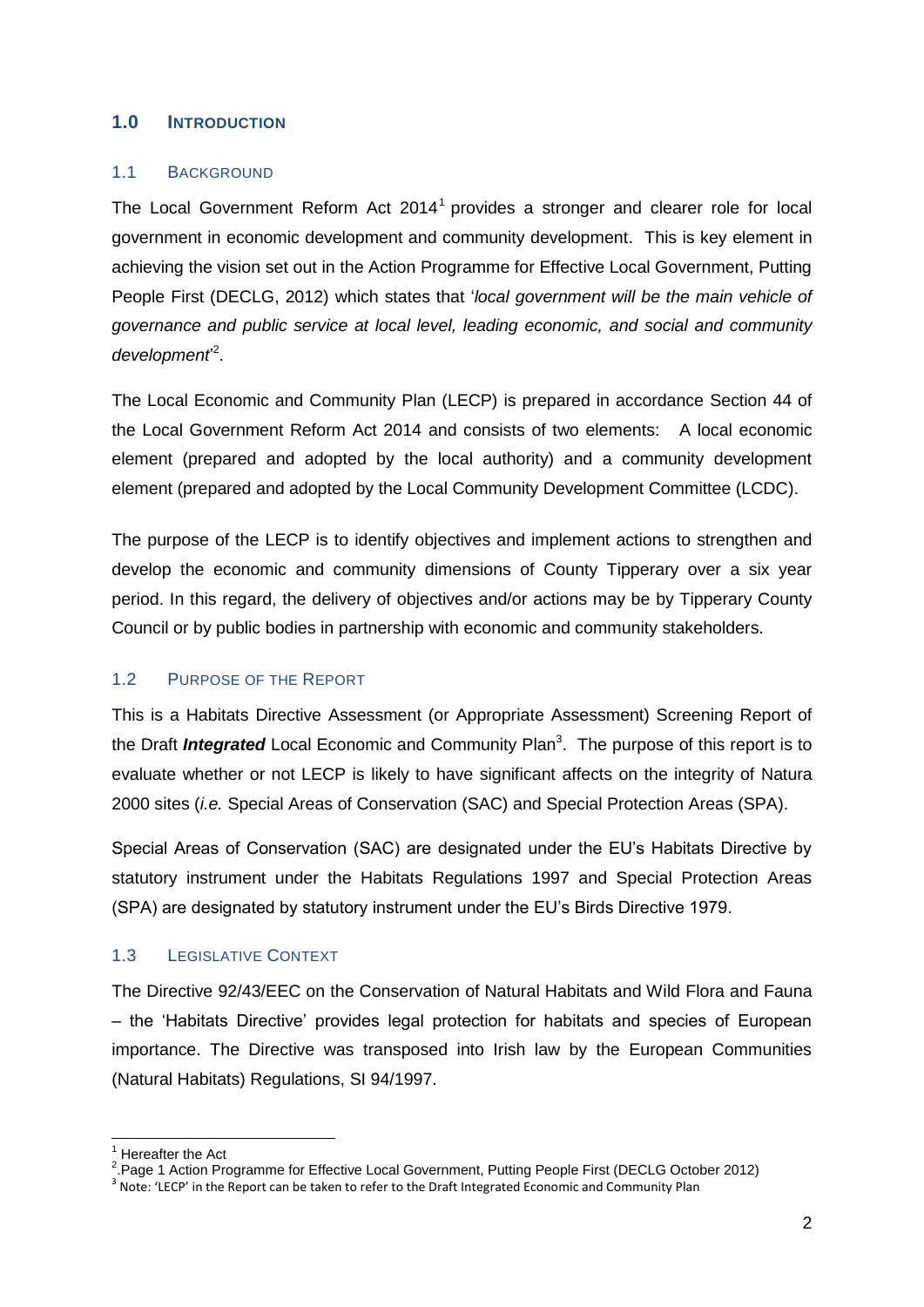Articles 6(3) and 6(4) of the Habitats Directive sets out the decision-making tests for Plans or Projects affecting Natura 2000 sites.

Article 6(3) establishes the requirement for Appropriate Assessment:

"*Any plan or project not directly connected with or necessary to the management of the site but likely to have a significant effect thereon, either individually or in combination with other plans or projects, shall be subject to appropriate assessment of its implications for the site in view of the site's conservation objectives. In the light of the conclusions of the assessment of the implications for the site and subject to the provisions of paragraph 4, the competent national authorities shall agree to the plan or project only after having ascertained that it will*  not adversely affect the integrity of the site concerned and, if appropriate, after having *obtained the opinion of the general public*".

In formulating the LECP, Tipperary County Council as the Competent Authority must comply with the EU Habitats and Birds Directives and the Planning and Development (Amendment) Act 2010, European Communities (Birds and Natural Habitats) Regulations 2011 (S.I. No. 477 of 2011) and the Environment (Miscellaneous Provisions) Act 2011.

# <span id="page-3-0"></span>**2.0 DESCRIPTION OF LECP**

The purpose of the LECP is to set out, for a six-year period, the objectives and actions needed to promote and support the economic development and the local and community development of Tipperary, both by itself directly and in partnership with other economic and community stakeholders.

The process for the preparation of the LECP was underpinned by a number of guiding principles including:

- Sustainability
- Promotion and mainstreaming of equality
- Community development principles
- Maximizing returns from resources by avoiding unnecessary overlap and duplication and by achieving synergies through co-operation and collaboration
- Participative planning
- Community consultation and engagement
- Accessibility and ownership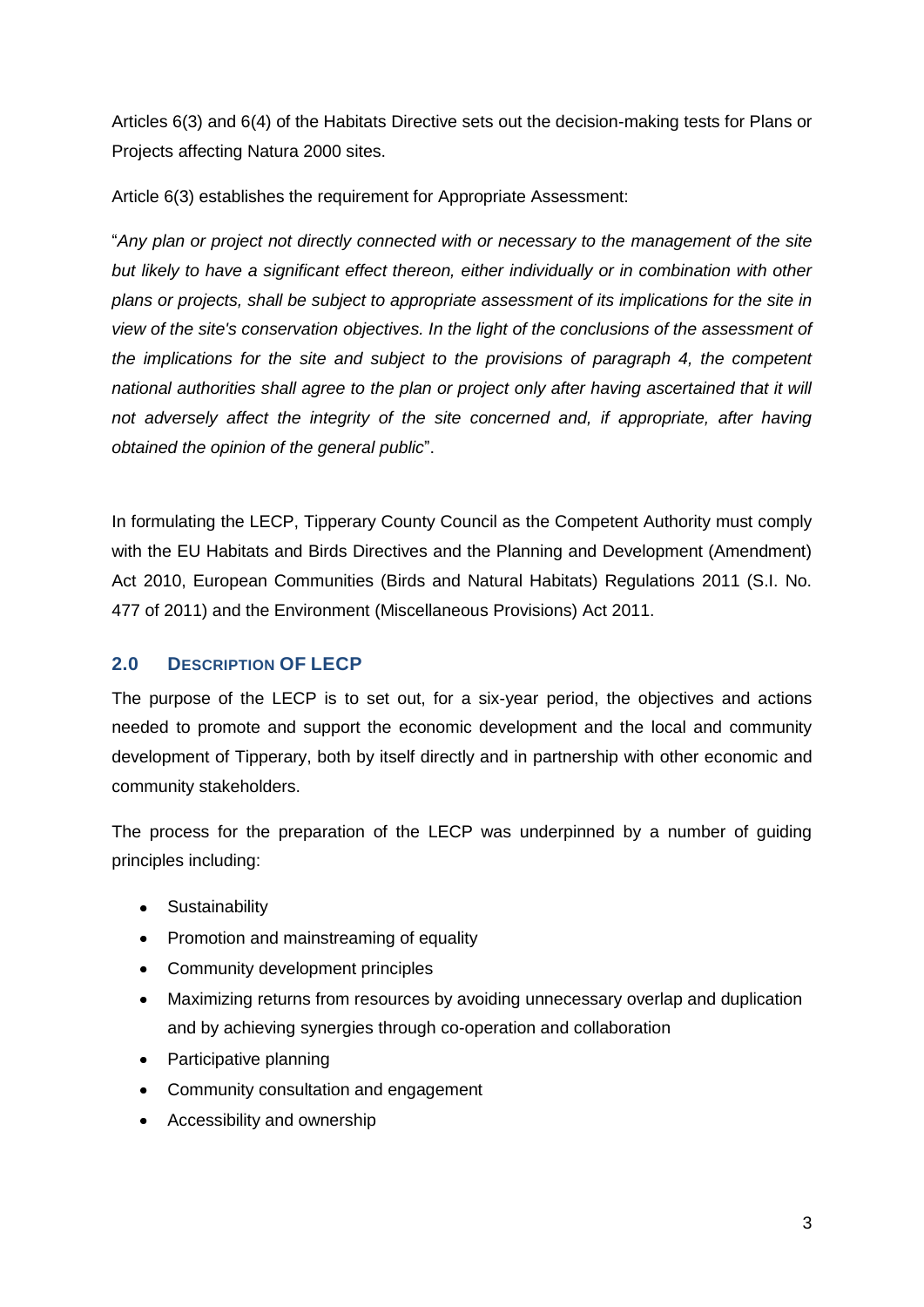Following a public and stakeholder consultation process, a framework of high level economic and community priorities was established<sup>4</sup>. Each high level priority (or goal) within the economic and community elements will be achieved through the implementation of specific, time bound and measurable actions.

## <span id="page-4-0"></span>**3.0 THE LECP AND THE COUNTY DEVELOPMENT PLAN**

The LECP does not sit directly within the hierarchy of spatial planning policy but rather sits as an entity considerate of the spatial framework provided by a County Development Plan However, the LECP '*must be consistent with the core strategy and the objectives of the development plan*'. 5

Tipperary County Council has at present two county development plans, namely; the North Tipperary County Development Plan 2010 and South Tipperary Development Plan, 2009<sup>6</sup>. The Development Plans provide a framework for strategic land use planning framework while also addressing wider social, economic and environmental considerations.

The North and South Tipperary Development Plans were subject to Appropriate Assessment, which determined that the Plans would not have significant effects on integrity of the Natura 2000 network. In this respect, it should be noted that all plans, projects and programme arising from the LECP will be consistent with objectives of the relevant county development plan.

Furthermore, individual plans and projects that may arising from the implementation of the LECP, will be screened to determine if Appropriate Assessment is required and to ensure that such plans or projects would not have an adverse impact on the integrity of the Natura 2000 Network.

## <span id="page-4-1"></span>**4.0 HDA SCREENING**

#### <span id="page-4-2"></span>4.1 INTRODUCTION

-

This Screening Report has been prepared taking cognisance of the following guideline documents:

(a) Appropriate Assessment Guidance for Planning Authorities (DEHLG, 2010).

<sup>4</sup> Refer to Draft Integrated Local Economic and Community Plan for full list.

<sup>5</sup> DECLG: Circular LG1/2015;AL 1/2015 – Local Economic and Community Plans 21st January, 2015

<sup>6</sup> Extended pursuant to the provisions of the Electoral, Local Government and Planning and Development Act 2013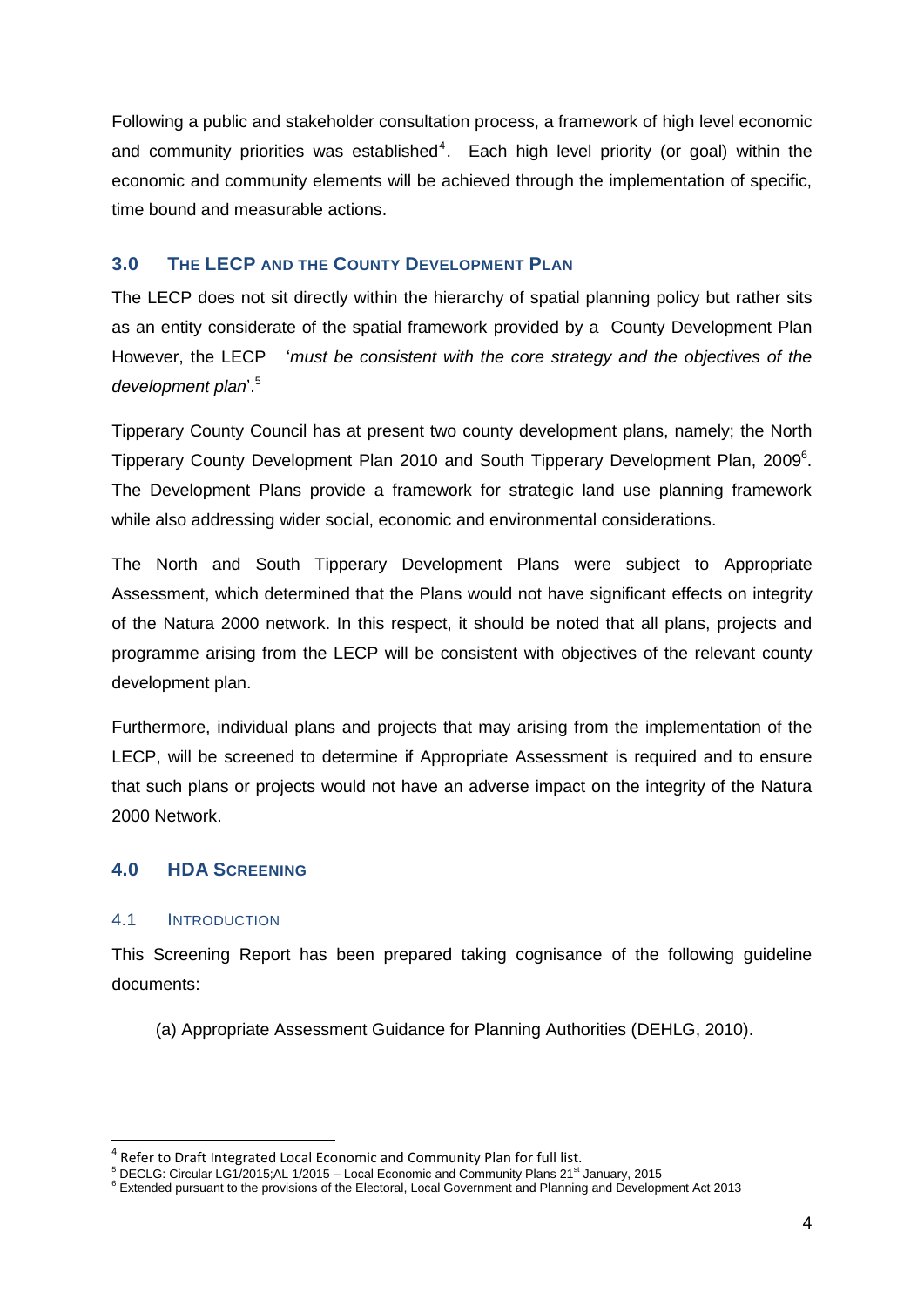(b) Assessment of plans and projects significantly affecting Natura 2000 sites: Methodological guidance on the provisions of Article 6(3) and (4) of the Habitats Directive 92/43/EEC (EU, 2001)

The Screening Process will identify the likely impacts upon the Natura 2000 sites, either alone or in combination with other plans and projects and considers whether these impacts are likely to be significant.

This Screening Assessment will:

- Determine whether the LECP is directly connected with or necessary to the  $\bullet$ management of the site;
- Describe the LECP and other plans and projects that, 'in combination' have the potential to have significant effects on a European site;
- Identify the potential effects on the European site and;
- Assess the significance of any effects on the European site.

#### <span id="page-5-0"></span>4.2 MANAGEMENT OF THE 'NATURA 2000' SITES.

For a Plan to be 'directly connected with or necessary to the management of the site', the 'management' component must refer to management measures that are for conservation purposes, and the 'directly' element refers to measures that are solely conceived for the conservation management of a site.

The LECP is a framework plan for the promotion and facilitation of economic, community and local development for County Tipperary and is not directly connected to the management of any Natura 2000 sites.

#### <span id="page-5-1"></span>4.3 NATURA 2000 SITE AND THE PLAN AREA

Figure 1.1 illustrates the SACs and SPAs in County Tipperary and those within proximity to the county boundary that have been identified for consideration. The SACs and SPAs and listed in Appendix A and a site description and outline of qualifying interests is provided. Please note that this information was sourced from www.npws.ie. and the Natura Impact Reports perpared for the North and South Tipperary County Development Plans.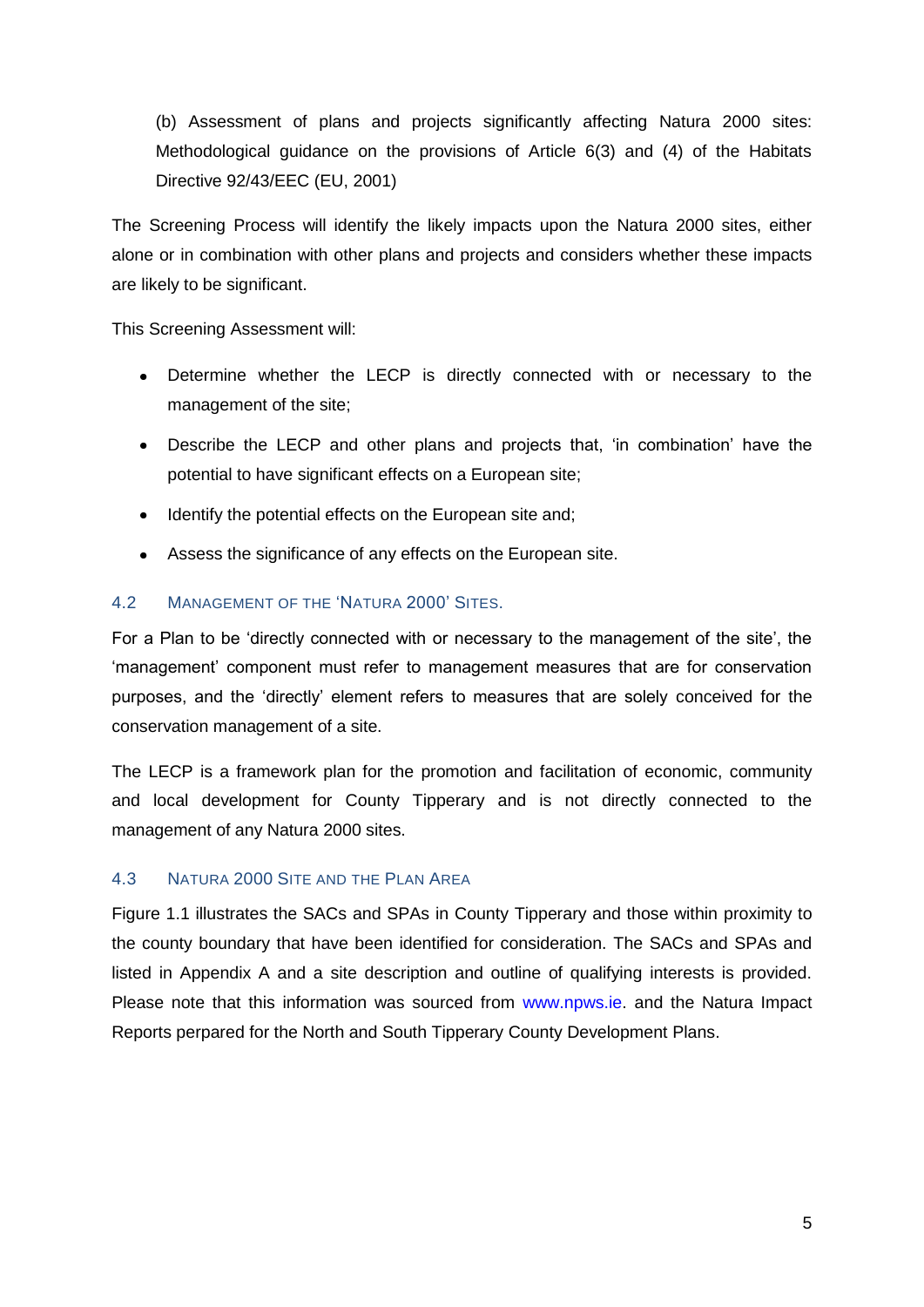

### **Figure 1.1 Natura 2000 Sites**

#### <span id="page-6-0"></span>4.4 ASSESSMENT CRITERIA

Having regard to the European and national level guidance documents, as referenced above, a screening matrix has been developed to facilitate assessment. The LECP is assessed against the criteria as set out below.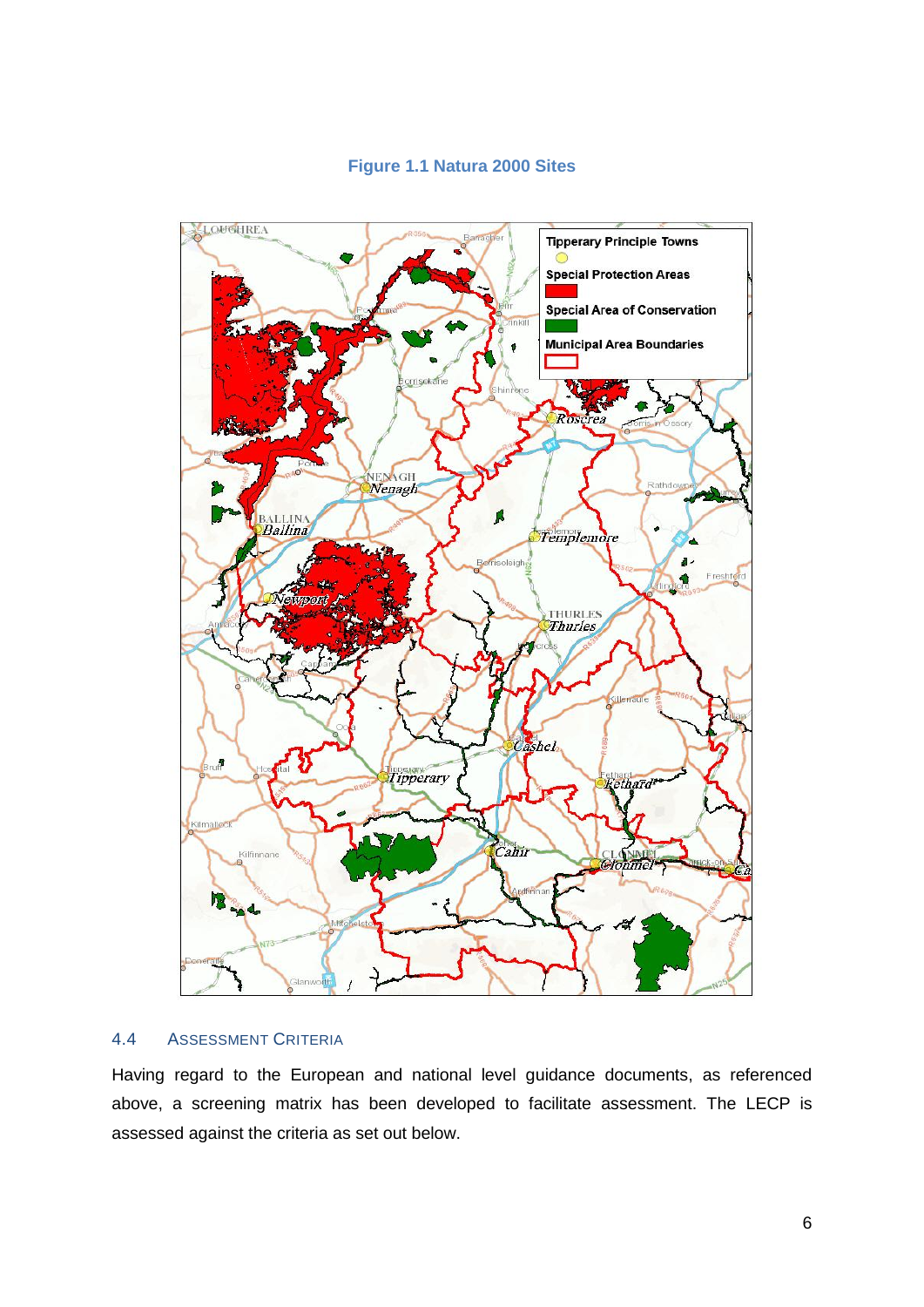Individual elements of the plan (either alone or in combination with other plans or projects) likely to give rise to impacts on the Natura 2000 site

The North and South Tipperary County Development Plans provide the overarching spatial framework for County Tipperary. The LECP will be consistent with the applicable county development plan.

Where plans or projects may arise (directly or indirectly) from the LECP (consistent with the development plan objectives) which may impact upon sensitive or designated sites, because of their proximity or scale, a Natura Impact Assessment screening and/or Environmental Assessment (*e.g*. EIA, EIR) will be sought, where deemed necessary.

Therefore no projects, which would give rise to significant adverse direct, indirect or secondary impacts on the integrity of the Natura 2000 sites, arising from the size or scale of the project, shall be permitted on the basis of this LECP (either individually or in combination with other plans or projects)<sup>7</sup>.

| Describe any likely direct, indirect or secondary impacts of the project (either alone or in |                                                                                 |  |  |  |
|----------------------------------------------------------------------------------------------|---------------------------------------------------------------------------------|--|--|--|
|                                                                                              | combination with other plans or projects) on the Natura 2000 site by virtue of: |  |  |  |
| Size and scale                                                                               | The LECP does not set a framework for projects or activities with               |  |  |  |
|                                                                                              | regard, to specific size, scale and location. The North and South               |  |  |  |
|                                                                                              | Tipperary County Development Plans, sets the spatial framework                  |  |  |  |
|                                                                                              | for location of development and land uses (with the appropriate                 |  |  |  |
|                                                                                              | consideration and respect given to ecologically important sites).               |  |  |  |
|                                                                                              |                                                                                 |  |  |  |
|                                                                                              | Where it is considered that potential developments arising                      |  |  |  |
|                                                                                              | (directly or indirectly) from the LECP may impact on designated                 |  |  |  |
|                                                                                              | sites, because of their proximity or scale, a Natura Impact                     |  |  |  |
|                                                                                              | Statement and/or Environmental Impact Statement will be sought                  |  |  |  |
|                                                                                              | where deemed necessary.                                                         |  |  |  |
|                                                                                              |                                                                                 |  |  |  |
| Land-take                                                                                    | The LECP does not does not involve any land take within Natura                  |  |  |  |

 $7$  Except as provided for in Article 6(4) of the Habitats Directive, viz. there must be:

 $\overline{a}$ 

<sup>(</sup>a) No alternative solution available;

<sup>(</sup>b) Imperative reasons for overriding public interest, including those of a social and economic nature; and,

<sup>(</sup>c) Adequate compensatory measures to ensure that the overall coherence of Natura 2000 is protected.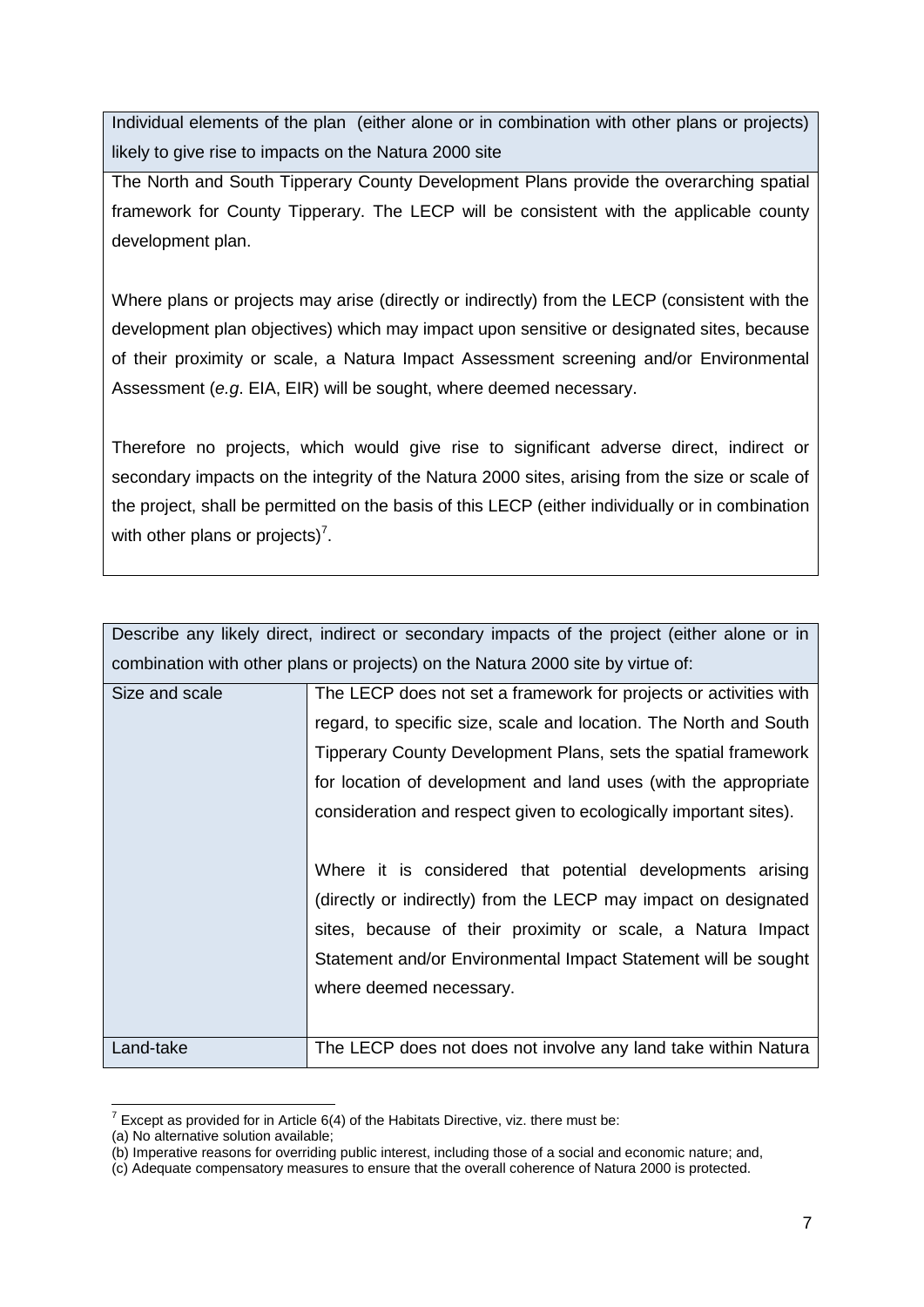|                           | 2000 sites.                                                         |
|---------------------------|---------------------------------------------------------------------|
|                           |                                                                     |
| Distance from the         | The LECP will cover County Tipperary as an entire plan area and     |
| Natura 2000 site or key   | will not relate to specific locations. There will be no further     |
| features of the site      | encroachment upon Natura 2000 sites.                                |
|                           |                                                                     |
| Resource requirements     | The policies and objectives of the County Development Plans         |
| (water abstraction etc.)  | ensure that resource requirements are identified to meet            |
|                           | anticipated development over the plan period.                       |
|                           |                                                                     |
|                           | No projects giving rise to significant adverse direct, indirect or  |
|                           | secondary impacts upon the integrity of any Natura 2000 sites,      |
|                           | arising from their resource requirements will be proposed,          |
|                           | facilitated or permitted on the basis of the LECP.                  |
| Emissions (disposal to    | The policies and objectives of the County Development Plan and      |
| land, water or air)       | Regional Waste Management Plans will ensure that emissions          |
|                           | and waste issues will be appropriately mitigated with regard to     |
|                           | any impacts on Natura 2000 sites.                                   |
| Excavation                | These will be no excavation requriements arising from actions       |
| requirements              | proposed in the LECP.                                               |
|                           |                                                                     |
| Transportation            | The County Development Plans provide a sustainable framework        |
| requirements              | for transportation and accessibility. Any individual transportation |
|                           | plans or projects that may arise from actions contained in the      |
|                           | LECP will be screened to determine whether Appropriate              |
|                           | Assessment is required.                                             |
|                           |                                                                     |
| Duration of construction, | N/A                                                                 |
| operation,                |                                                                     |
| decommissioning, etc.     |                                                                     |
| Other                     | N/A                                                                 |

Describe any likely changes to the site arising as a result of: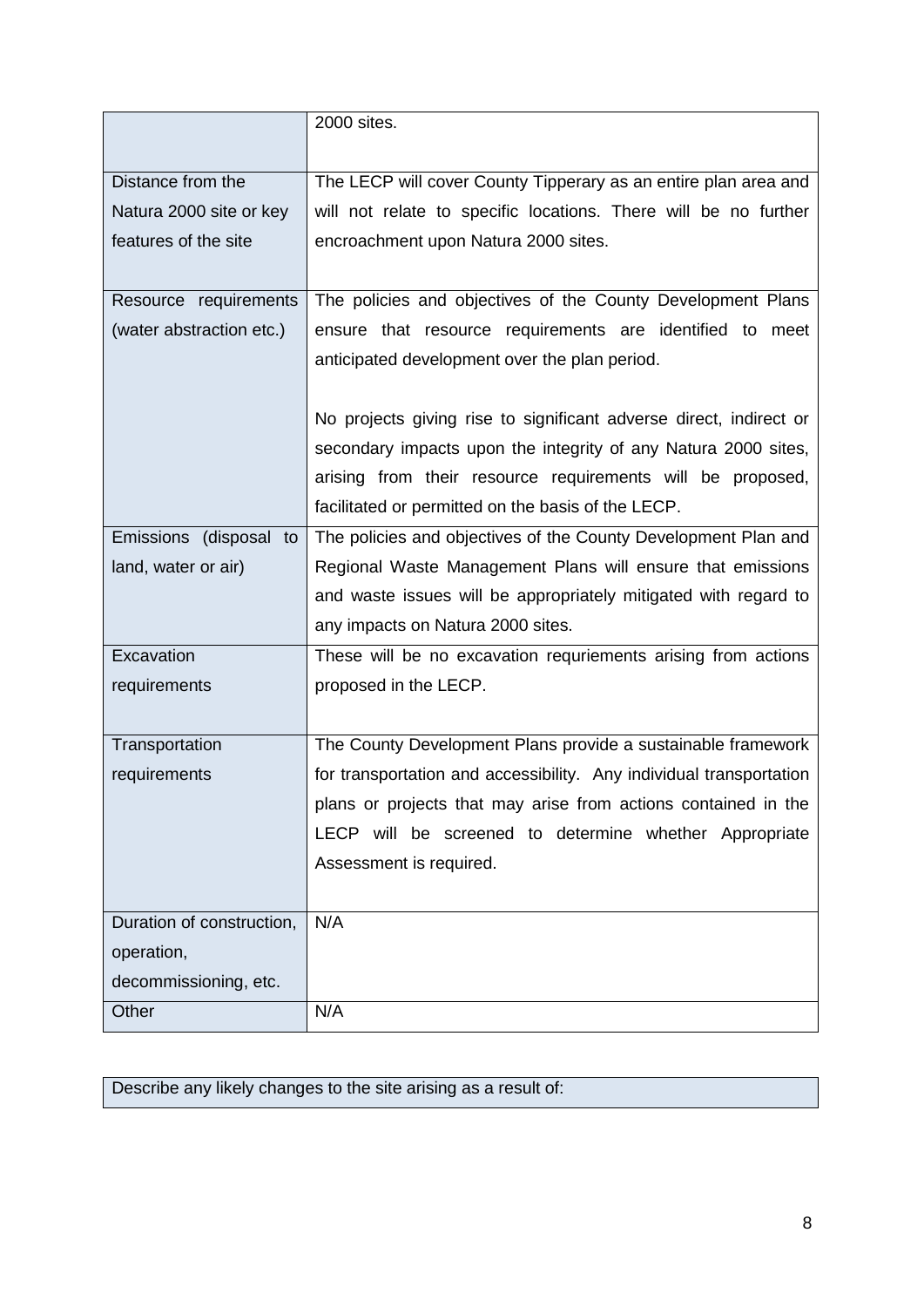| Reduction<br><b>of</b><br>habitat | The LECP does not relate to a project specific location. The      |
|-----------------------------------|-------------------------------------------------------------------|
| area:                             | LECP does not provide, or include for any additional land for     |
|                                   | development and therefore does not involve any additional land    |
|                                   | take.                                                             |
|                                   | Any project resulting from the LECP shall be required to be       |
|                                   | consistent with the County Development Plan objectives and        |
|                                   | shall be subject to HDA Screening Assessment.                     |
| <b>Disturbance</b><br>to<br>key   | As above.                                                         |
| species;                          |                                                                   |
| Habitat<br>species<br>or          | As above                                                          |
| fragmentation;                    |                                                                   |
| Reduction<br>in<br>species        | As Above                                                          |
| density;                          |                                                                   |
| Changes<br>in<br>key              | As above.                                                         |
| indicators<br>Ωf                  |                                                                   |
| value<br>conservation             |                                                                   |
| (water quality etc.);             |                                                                   |
| <b>Climate Change</b>             | No projects giving rise to significant adverse changes in         |
|                                   | climatologically conditions affecting the Natura 2000 sites shall |
|                                   | be permitted on the basis of the provisions of the LECP (either   |
|                                   | individually or in combination with other plans or projects).     |
|                                   |                                                                   |

| Describe any likely impacts on the Natura 2000 site as a whole in terms of: |                                                                 |  |  |
|-----------------------------------------------------------------------------|-----------------------------------------------------------------|--|--|
| Interference with the                                                       | The objectives of the LECP will not impact on the relationships |  |  |
| key relationships that                                                      | that define the structure of Natura 2000 sites.                 |  |  |
| define the structure of                                                     |                                                                 |  |  |
| the site;                                                                   |                                                                 |  |  |
| Interference with key                                                       | As above.                                                       |  |  |
| relationships<br>that                                                       |                                                                 |  |  |
| define the function of                                                      |                                                                 |  |  |
| the site.                                                                   |                                                                 |  |  |

Provide indicators of significance as a result of the identification of effects set out above in terms of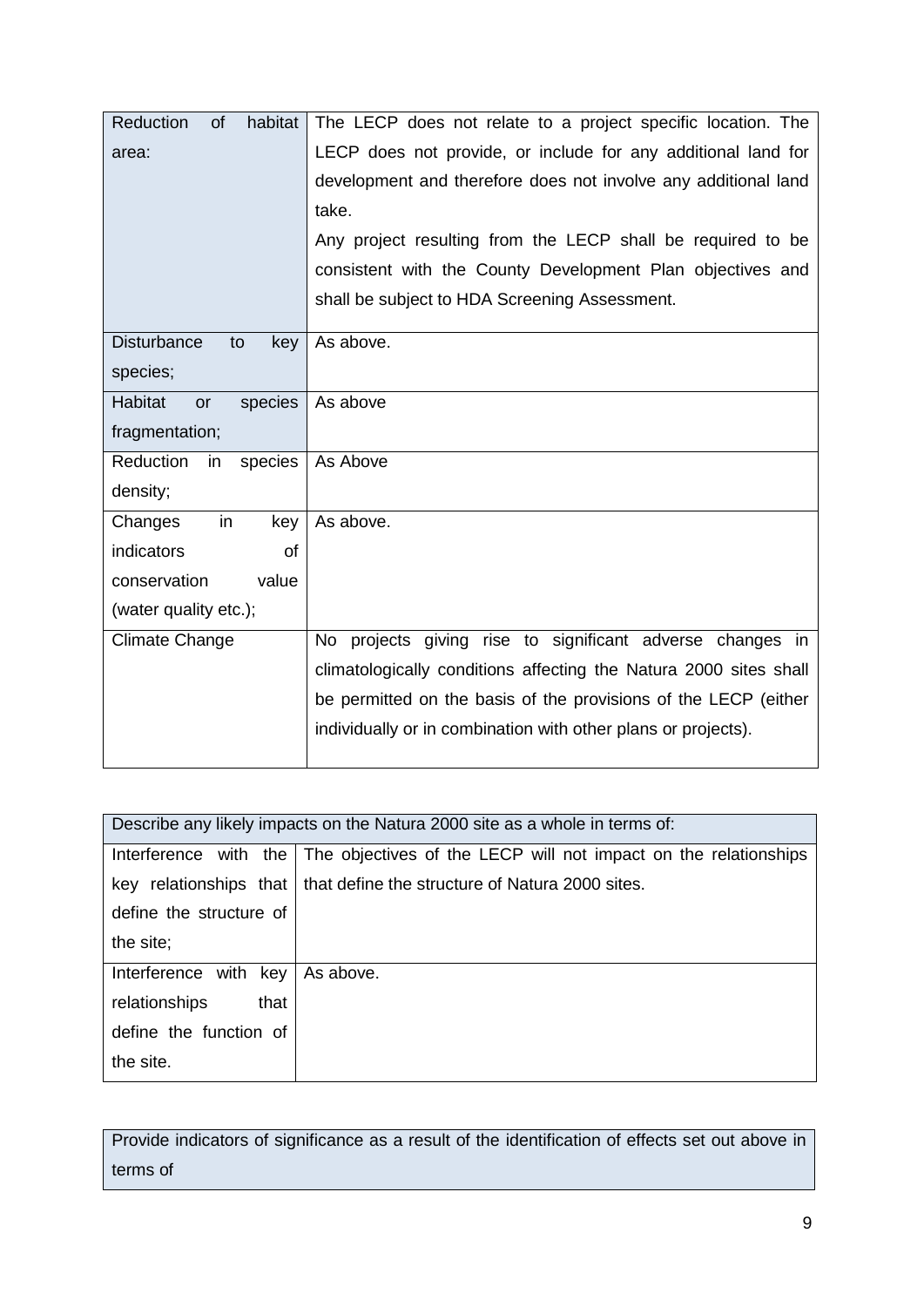| Loss                 | N/A |
|----------------------|-----|
| Fragmentation        | N/A |
| <b>Disruption</b>    | N/A |
| Disturbance          | N/A |
| Change<br>key<br>to  | N/A |
| elements of the site |     |

# <span id="page-10-0"></span>**5.0 CONCLUSIONS**

# <span id="page-10-1"></span>**5.1 FINDING OF NO SIGNIFICANT EFFECTS MATRIX**

| Plan Name                                                                                       | Draft Local Economic and Community Plan                                    |
|-------------------------------------------------------------------------------------------------|----------------------------------------------------------------------------|
| <b>Natura</b><br>2000                                                                           | Natura 2000 sites as illustrated on Map 1.1 and listed in Appendix A       |
| identified<br>sites                                                                             |                                                                            |
| for Screening                                                                                   |                                                                            |
| Description<br>0f                                                                               | Set out in Section 3.0 of this report and in the Draft Integrated LECP.    |
| Plan                                                                                            |                                                                            |
| the<br>plan<br>ls.                                                                              | The LECP is not directly connected with or<br>necessary for the            |
| for<br>necessary                                                                                | management of the Natura 2000 sites in the County.                         |
| the                                                                                             |                                                                            |
| management of                                                                                   |                                                                            |
| <b>Natura</b><br>2000                                                                           |                                                                            |
| sites                                                                                           |                                                                            |
| <b>Describe</b><br>how                                                                          | In general, any development that may result from the implementation of     |
| the plan (alone                                                                                 | the objectives of the LECP could lead to a number of impacts depending     |
| in<br><b>or</b>                                                                                 | on where the development is sited, the scale of development and types      |
| combination)<br>and quantities of emissions. However, all objectives must be devised so<br>is i |                                                                            |
| likely to affect a                                                                              | as not to conflict with the policies and objectives of the Offaly County   |
| <b>Natura</b><br>2000                                                                           | Development Plan 2014-2020 for which both an AA Screening and full         |
| site.                                                                                           | SEA were completed. The LECP will not be in conflict with the policies or  |
|                                                                                                 | objectives of the development plan and will therefore avoid the need for   |
|                                                                                                 | development that would be likely to significantly and adversely affect the |
|                                                                                                 | integrity of any Natura 2000 site within and outside the County Boundary.  |
|                                                                                                 |                                                                            |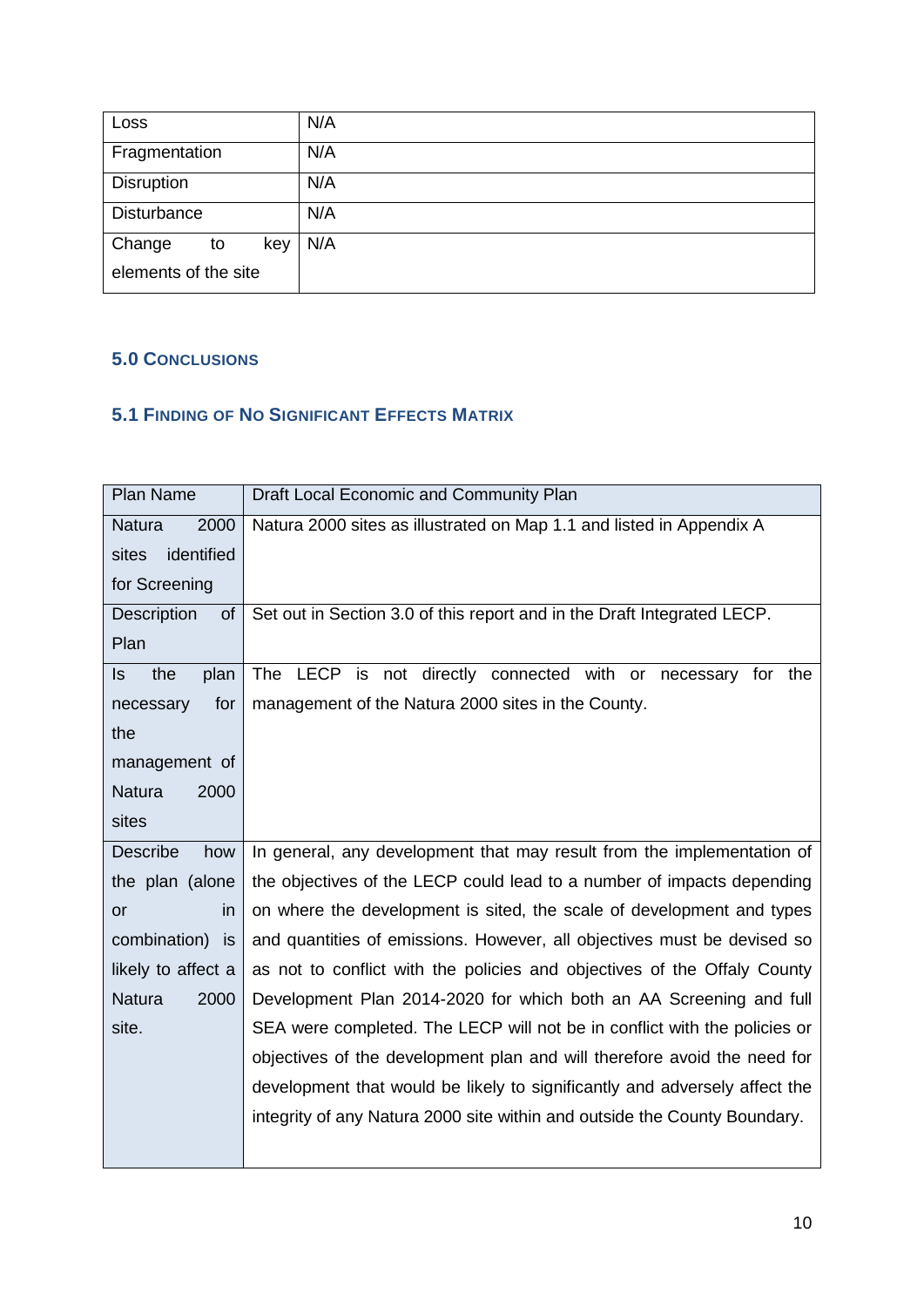|                  | In achieving consistency with the objectives of the County Development        |  |  |  |
|------------------|-------------------------------------------------------------------------------|--|--|--|
|                  | Plan, any action/objectives developed as part of the LECP shall be            |  |  |  |
|                  | required to conform to National and European regulations and legislation      |  |  |  |
|                  | for the prevention of environmental effects which would adversely impact      |  |  |  |
|                  | on the integrity and conservation objectives of Natura 2000 sites. This,      |  |  |  |
|                  | along with the acknowledgement of the County's natural heritage policies      |  |  |  |
|                  | contained within the county development plans will ensure that no             |  |  |  |
|                  | development objective will be created that will significantly adversely       |  |  |  |
|                  | impact on Natura 2000 sites.                                                  |  |  |  |
|                  |                                                                               |  |  |  |
| Screening        | It is concluded that the LECP will not give rise to significant impact on the |  |  |  |
| Conclusion       | Natura 2000 network. Therefore, it is determined that Appropriate             |  |  |  |
|                  | Assessment is not required.                                                   |  |  |  |
|                  |                                                                               |  |  |  |
| List of Agencies | The Draft LECP and HDA Screening Report will be referred to statutory         |  |  |  |
| Consulted        | consultee and made available to the general public during the public          |  |  |  |
|                  | consultation process. All comments and submissions relating to this           |  |  |  |
|                  | document, will be considered after the consultation process has               |  |  |  |
|                  | concluded and will inform the final screening report.                         |  |  |  |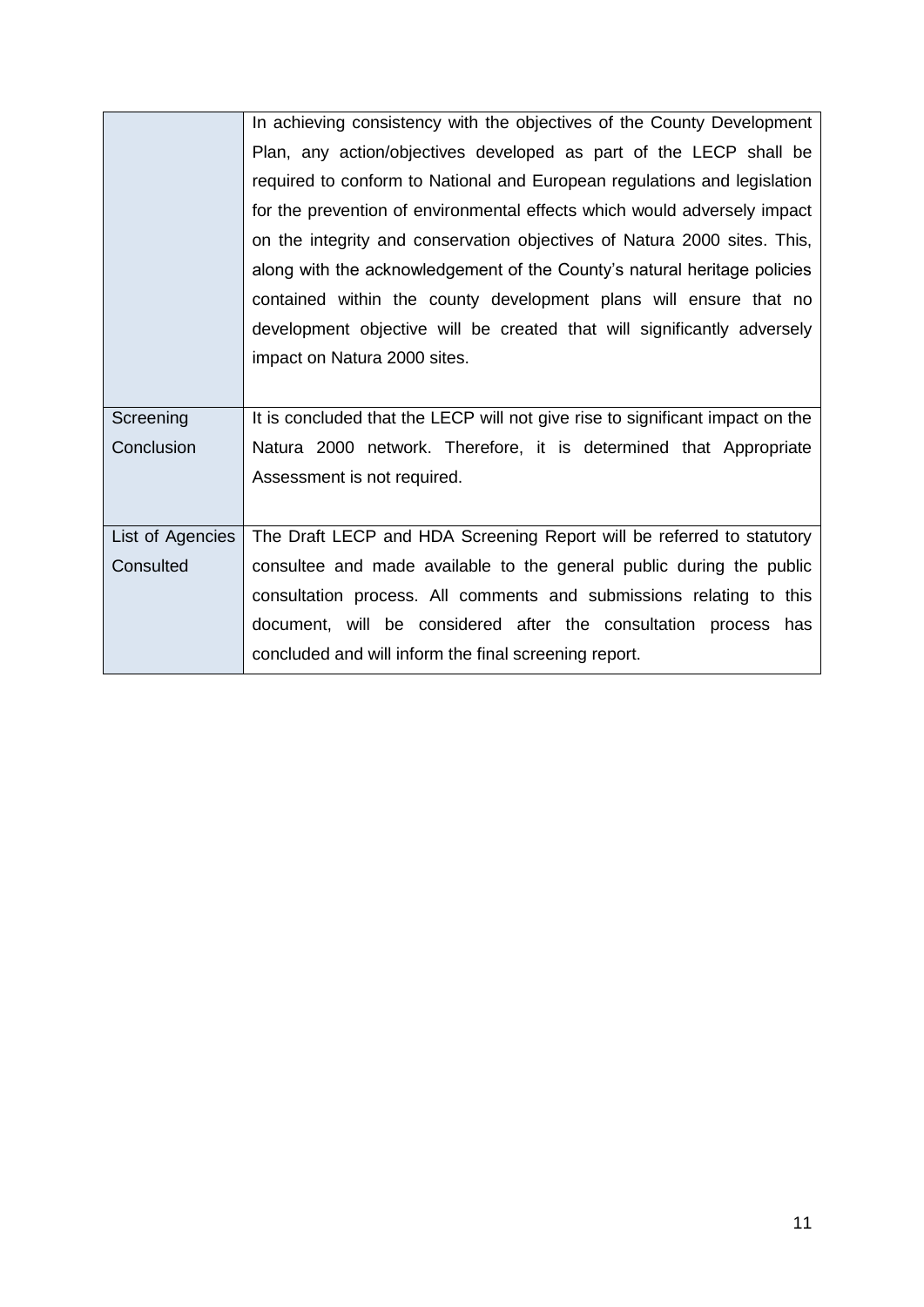# **Appendix A**

| <b>Site Name</b> | <b>Qualifying Interests</b>                            | <b>Site Description</b>                              |
|------------------|--------------------------------------------------------|------------------------------------------------------|
| Galtee           | 4030 - European dry heaths                             | Situated in east Limerick and South Tipperary,       |
| <b>Mountains</b> | 4060 - Alpine and Boreal                               | the Galtee Mountains are Ireland's highest           |
| <b>SAC</b>       | heaths                                                 | range of inland mountains. Heath is the main         |
| 000646           | 6230- Species-rich Nardus                              | habitat type with both dry heath and alpine          |
| R82, R92         | grasslands,<br>siliceous<br>on                         | heath found within the site. Upland Mat-grass        |
|                  | substrates in mountain areas                           | (Nardus stricta) grassland occurs on steep           |
|                  | (and submountain areas, in                             | slopes, particularly in the west. Blanket bog is     |
|                  | <b>Continental Europe)</b>                             | more localised and occurs mainly at high             |
|                  | 7130 - Blanket bogs (* if                              | altitudes. The north-facing cliffs are of primary    |
|                  | active only)                                           | they<br>importance<br>support<br>arcticalpine<br>as  |
|                  | 8210 - Calcareous rocky                                | communities with some rare plant species. The        |
|                  | slopes with chasmophytic                               | Rare Small-white orchid (Pseudorchis albida),        |
|                  | vegetation                                             | Mountain Rock-cress (Cardaminopsis petraea)          |
|                  | Siliceous<br>rocky<br>8220<br>$\overline{\phantom{a}}$ | and Alpine Saw-wort (Saussurea alpina) have          |
|                  | with<br>chasmophytic<br>slopes                         | been recorded from the site. These species are       |
|                  | vegetation                                             | included in the Red Data Book and the former         |
|                  |                                                        | are legally protected under the Flora Protection     |
|                  |                                                        | Order (1987). Other typical mountain plants are      |
|                  |                                                        | also found on the site. The site also supports       |
|                  |                                                        | breeding Peregrine, a species listed on Annex I      |
|                  |                                                        | of the EU Birds Directive. Overgrazing by            |
|                  |                                                        | sheep, Afforestation and frequent burning are        |
|                  |                                                        | considered significant threats to some areas of      |
|                  |                                                        | heath and grassland.                                 |
| Philipston       | 7140 - Transition mires and                            | Philipston Marsh is a<br>small<br>marsh<br>near      |
| Marsh            | quaking bogs                                           | Philipston House, south of Cappagh White in          |
| <b>SAC</b>       |                                                        | Co. Tipperary. It represents one of only two         |
| 001847           |                                                        | examples of calcareous fen and mire vegetation       |
| <b>R84</b>       |                                                        | in the Mulkear River catchment and is thus a         |
|                  |                                                        | rare habitat in this locality. Philipston Marsh is a |
|                  |                                                        | candidate SAC for the presence of the transition     |
|                  |                                                        | mire, a habitat listed on Annex I of the E.U.        |
|                  |                                                        | Habitats Directive. This area supports a very        |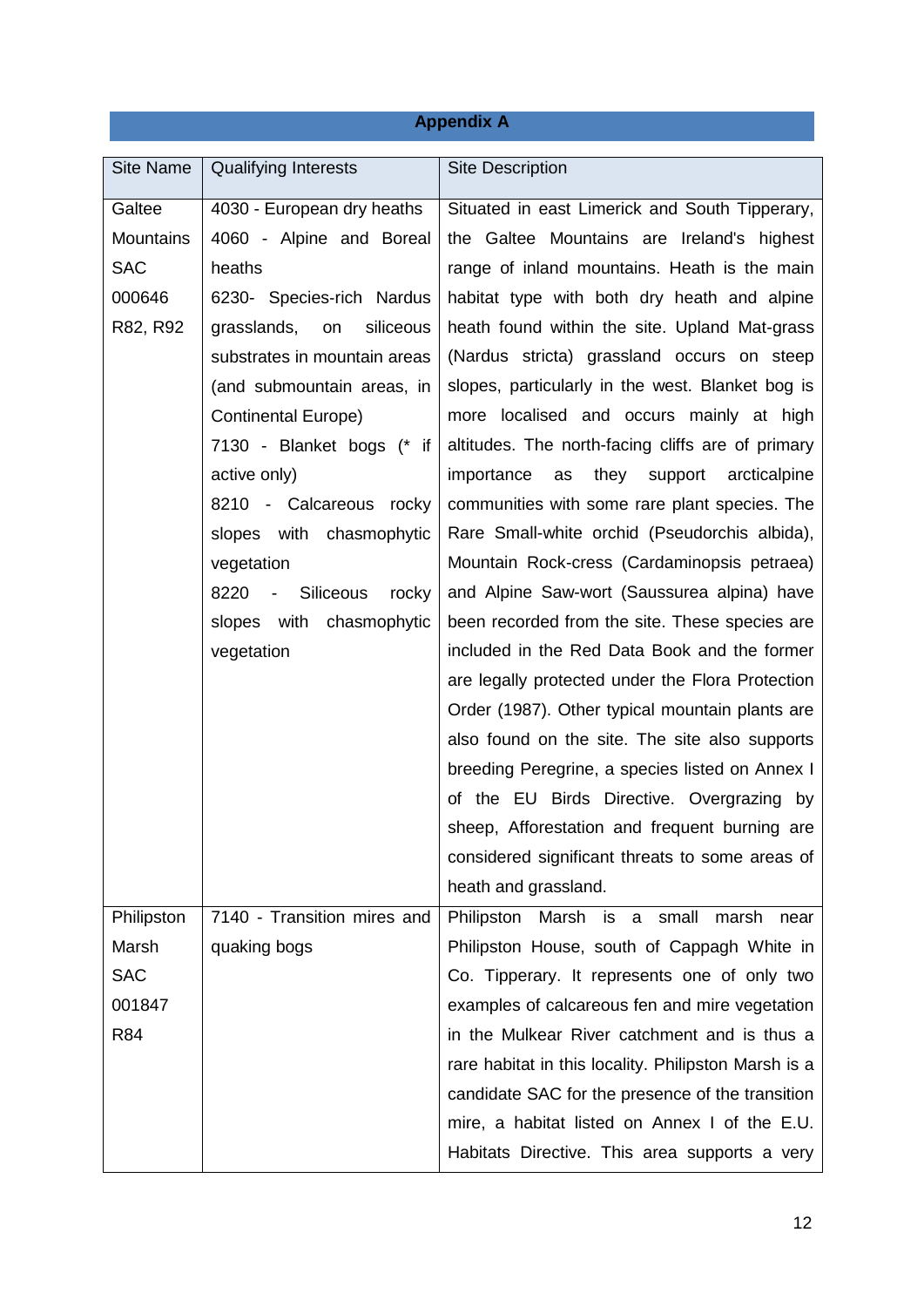|            |                                | species-rich mosaic of fen and transition mire           |
|------------|--------------------------------|----------------------------------------------------------|
|            |                                | plant communities, amongst which are found               |
|            |                                | species,<br>including<br>several<br>uncommon             |
|            |                                | <b>Broadleaved</b><br>Cottongrass<br>(Eriophorum         |
|            |                                | latifolium),<br>Marsh<br>Helleborine<br>(Epipactis       |
|            |                                | palustris), Fen Bedstraw (Galium uliginosum),            |
|            |                                | Lesser Tussock-sedge (Carex diandra) and                 |
|            |                                | Longstalked Yellow-sedge (C. lepidocarpa).               |
| Anglesey   | 6230 - *Species-rich Nardus    | Anglesey Road is a steep-sided valley which              |
| Road SAC   | grasslands,<br>siliceous<br>on | extends approximately 1.8 km along the                   |
| 002125     | substrates in mountain areas   | Multeen River to the north of Hollyford village.         |
| R95        | (and submountain areas, in     | Among<br>the<br>common<br>grasses<br><b>Bents</b><br>are |
|            | <b>Continental Europe)</b>     | (Agrostis spp.), Crested Dog's-tail (Cynosurus           |
|            |                                | cristatus), Sheep's Fescue (Festuca ovina) and           |
|            |                                | Wavy Hair-grass (Deschampsia flexuosa). On               |
|            |                                | the steep valley sides and in stream gullies             |
|            |                                | scrub comprised of Willow (Salix spp.), Downy            |
|            |                                | Birch (Betula pubescens), Rowan (Sorbus                  |
|            |                                | aucuparia), Hazel (Corylus avellana), Hawthorn           |
|            |                                | and Ash (Fraxinus excelsior) have developed.             |
|            |                                | Anglesey Road is of particular importance for            |
|            |                                | the good quality examples of species rich,               |
|            |                                | unimproved upland grassland found.<br>This               |
|            |                                | habitat is becoming increasingly rare in Ireland         |
|            |                                | and Europe and is listed on Annex I of the EU            |
|            |                                | Habitats Directive.                                      |
| Lower      | 3260 - Water courses of        | This site consists of the freshwater stretches of        |
| River Suir | plain to montane levels with   | the River Suir immediately south of Thurles, the         |
| <b>SAC</b> | Ranunculion fluitantis<br>the  | tidal influence extends as far as the confluence         |
| 002137     | Callitricho-Batrachion<br>and  | with the Barrow/Nore immediately east of                 |
|            | vegetation                     | Cheekpoint<br>in Co. Waterford and<br>many               |
|            | 6430 - Hydrophilous tall herb  | tributaries including Clodiagh in Co. Tipperary.         |
|            | fringe communities of plains   | The site is a candidate SAC selected for the             |
|            | and of the montane to alpine   | presence of the priority habitats on Annex I of          |
|            | levels                         | the E.U. Habitats Directive - alluvial wet               |
|            | 91A0<br>Old sessile<br>oak     | woodlands and Yew Wood. The site is also                 |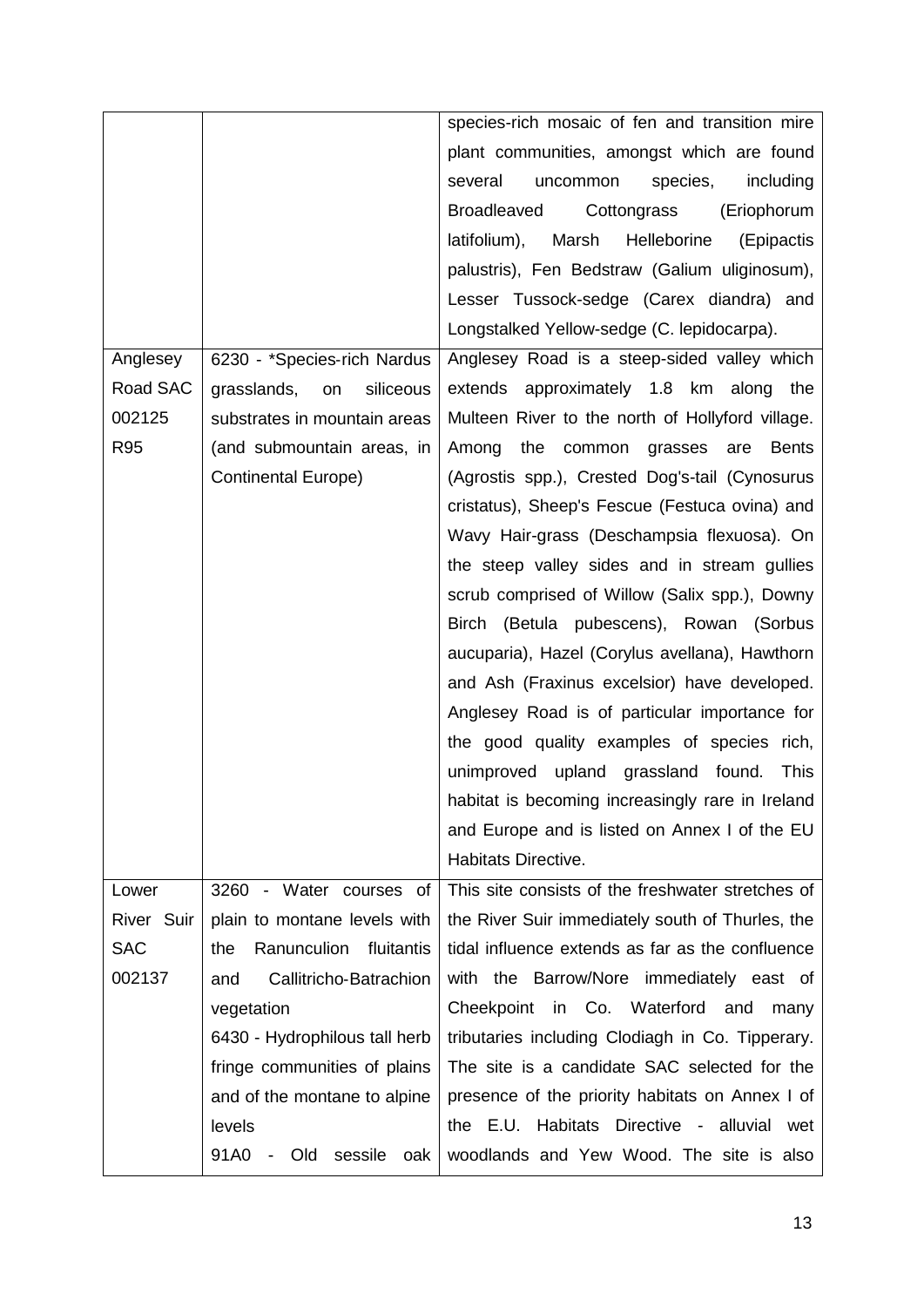|               | with<br>woods<br><b>Ilex</b><br>and | selected as a candidate SAC for floating river      |
|---------------|-------------------------------------|-----------------------------------------------------|
|               | Blechnum in the British Isles       | Atlantic<br>salt<br>vegetation,<br>meadows,         |
|               | 91E0* - Alluvial forests with       | salt meadows,<br>old<br>mediterranean<br>oak        |
|               | Alnus glutinosa and Fraxinus        | woodlands and eutrophic tall herbs, all habitats    |
|               | excelsior<br>(Alno-Padion,          | listed on Annex I of the E.U. Habitats Directive.   |
|               | Alnion<br>incanae, Salicion         | The following species listed on Annex II of the     |
|               | albae)                              | directive are present - Sea Lamprey, River          |
|               | 91J0 - Taxus baccata woods          | Lamprey, Brook Lamprey, Freshwater Pearl            |
|               | of the British Isles                | Mussel, Crayfish, Twaite Shad, Atlantic salmon      |
|               | Freshwater<br>pearl<br>mussel       | and Otter. The legally<br>protected<br>(Flora       |
|               | (Margaritifera margaritifera),      | (Protection) Order, 1999) Meadow<br><b>Barley</b>   |
|               | White-clawed<br>crayfish            | (Hordeum secalinum) and Opposite-leaved             |
|               | (Austropotamobius pallipes),        | Pondweed (Groenlandia densa) also occur             |
|               | Sea lamprey (Petromyzon             | within the site.                                    |
|               | marinus), Brook lamprey             | The site is of particular conservation interest for |
|               | (Lampetra planeri), River           | the presence of a number of Annex II animal         |
|               | lamprey<br>(Lampetra                | species, including Freshwater Pearl Mussel          |
|               | fluviatilis), Allis shad (Alosa     | (Margaritifera margaritifera and<br>М.<br>m.        |
|               | alosa), Twaite shad (Alosa          | durrovensis),<br>Freshwater<br>Crayfish             |
|               | Salmon<br>(Salmo<br>falax),         | (Austropotamobius pallipes), Salmon (Salmo          |
|               | salar), Otter (Lutra lutra)         | salar), Twaite Shad (Alosa fallax fallax), and      |
|               |                                     | Otter (Lutra lutra). This is one of only three      |
|               |                                     | known spawning grounds in the country for           |
|               |                                     | Twaite Shad. Parts of the site have also been       |
|               |                                     | identified as of ornithological importance for a    |
|               |                                     | number of Annex I (EU Birds Directive) bird         |
|               |                                     | species, including Greenland White-fronted          |
|               |                                     | Goose (10), Golden Plover (1490), Whooper           |
|               |                                     | Swan (7) and Kingfisher.                            |
| <b>River</b>  | 3260 - Water courses of             | This site consists of the freshwater stretches of   |
| <b>Barrow</b> | plain to montane levels with        | the Barrow/Nore River catchments as far             |
| and River     | Ranunculion<br>fluitantis<br>the    | upstream as the Slieve Bloom Mountains and it       |
| Nore SAC      | Callitricho-Batrachion<br>and       | also includes the tidal elements and an estuary.    |
| 002162        | vegetation                          | The site is a candidate SAC selected for alluvial   |
| S24, S34,     | 6430 - Hydrophilous tall herb       | wet woodlands and petrifying springs, priority      |
| S35           | fringe communities of plains        | habitats on Annex I of the E.U. Habitats            |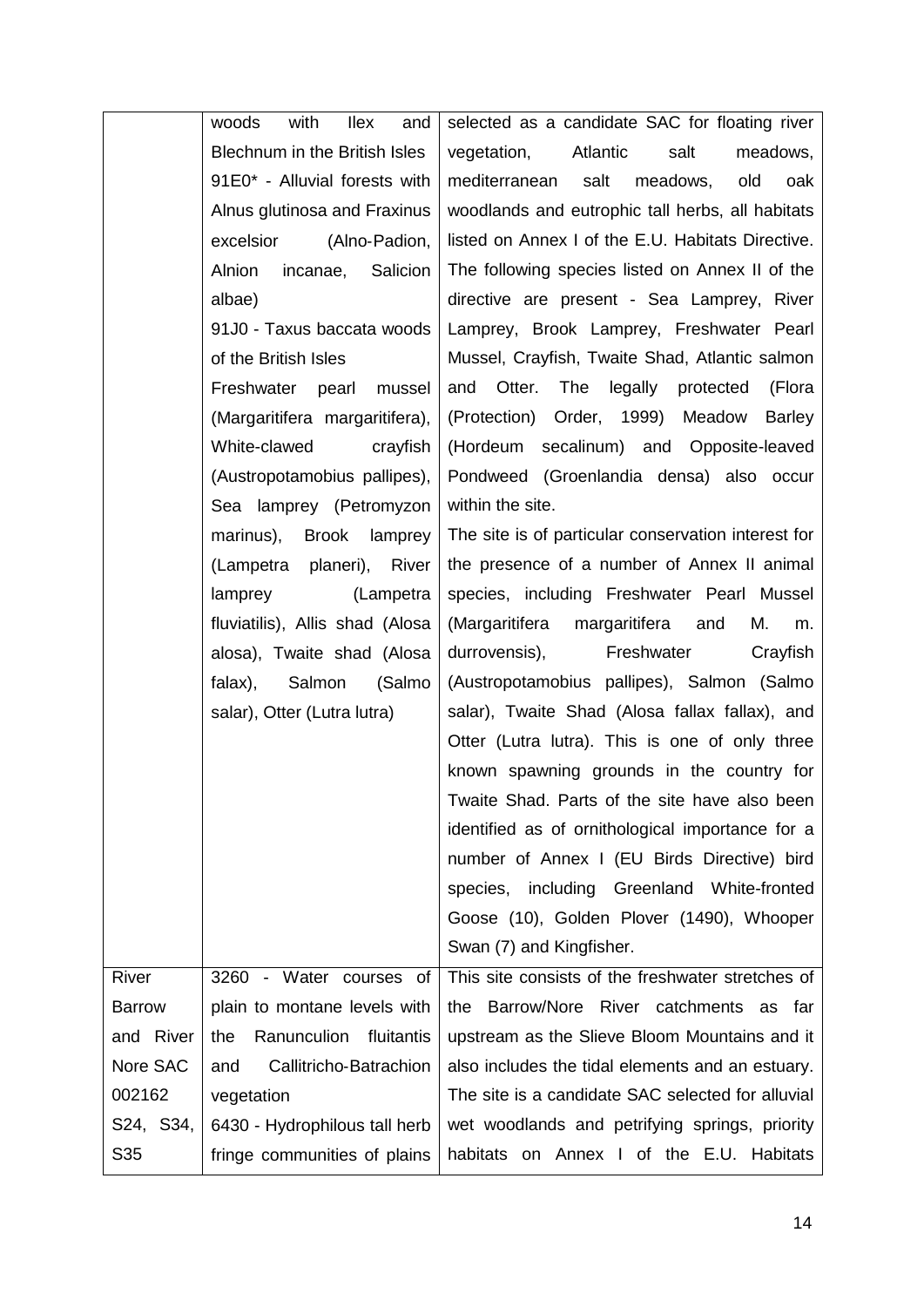| and of the montane to alpine   | <b>Direct</b> |
|--------------------------------|---------------|
| levels                         | candio        |
| 91A0 - Old sessile oak         | river         |
| woods with<br>llex and         | Salicc        |
| Blechnum in the British Isles  | Medit         |
| 91E0* - Alluvial forests with  | eutrop        |
| Alnus glutinosa and Fraxinus   | of the        |
| excelsior (Alno-Padion,        | select        |
| Alnion incanae, Salicion       | Annex         |
| albae)                         | River         |
| Freshwater pearl mussel        | Pearl         |
| (Margaritifera margaritifera), | Crayfi        |
| Hard water Pearl mussel        | Vertig        |
| (Margaritifera durrovensis),   | Fern.         |
| White-clawed crayfish          | hard          |
| (Austropotamobius pallipes),   | durrov        |
| Allis shad (Alosa alosa),      | spawr         |
| Twaite shad (Alosa falax),     | Shad.         |
| Sea lamprey (Petromyzon        | The fr        |
| marinus), Brook lamprey        | chanr         |
| (Lampetra planeri), River      | Red           |
| (Lampetra<br>lamprey           | eperla        |
| fluviatilis), Salmon (Salmo    | the si        |
| salar), Otter (Lutra lutra)    | for a         |
|                                | specie        |
|                                | Goos          |
|                                | <b>Bartai</b> |
|                                | main          |
|                                | activit       |
|                                | river s       |
|                                | sewa          |
|                                | areas         |
|                                | exam          |
|                                | (Rhoc         |
|                                | the sit       |

tive. The site is also selected as a idate SAC for old oak woodlands, floating vegetation, estuary, tidal mudflats, ornia mudflats, Atlantic salt meadows, terranean salt meadows, dry heath and phic tall herbs, all habitats listed on Annex I e E.U. Habitats Directive. The site is also ted for the following species listed on  $\mathsf{A}$  II of the same directive – Sea Lamprey, Lamprey, Brook Lamprey, Freshwater Mussel, Nore Freshwater Pearl Mussel. fish, Twaite Shad, Atlantic salmon, Otter, go moulinsiana and the plant Killarney This is the only site in the world for the water form of the Pearl Mussel M. m. vensis and one of only a handful of ning grounds in the country for Twaite

freshwater stretches of the River Nore main nel is a designated salmonid river. The rare Data Book fish species Smelt (Osmerus anus) also occurs in estuarine stretches of ite. The site is of ornithological importance number of E.U. Birds Directive Annex I les including Greenland White-fronted e, Whooper Swan, Bewick's Swan, iled Godwit, Peregrine and Kingfisher.The threats to the site and current damaging ities include high inputs of nutrients into the system from agricultural run-off and several ge plants, overgrazing within the woodland s, and invasion by non-native species, for ple Cherry Laurel and Rhododendron dodendron ponticum). The water quality of ite remains vulnerable.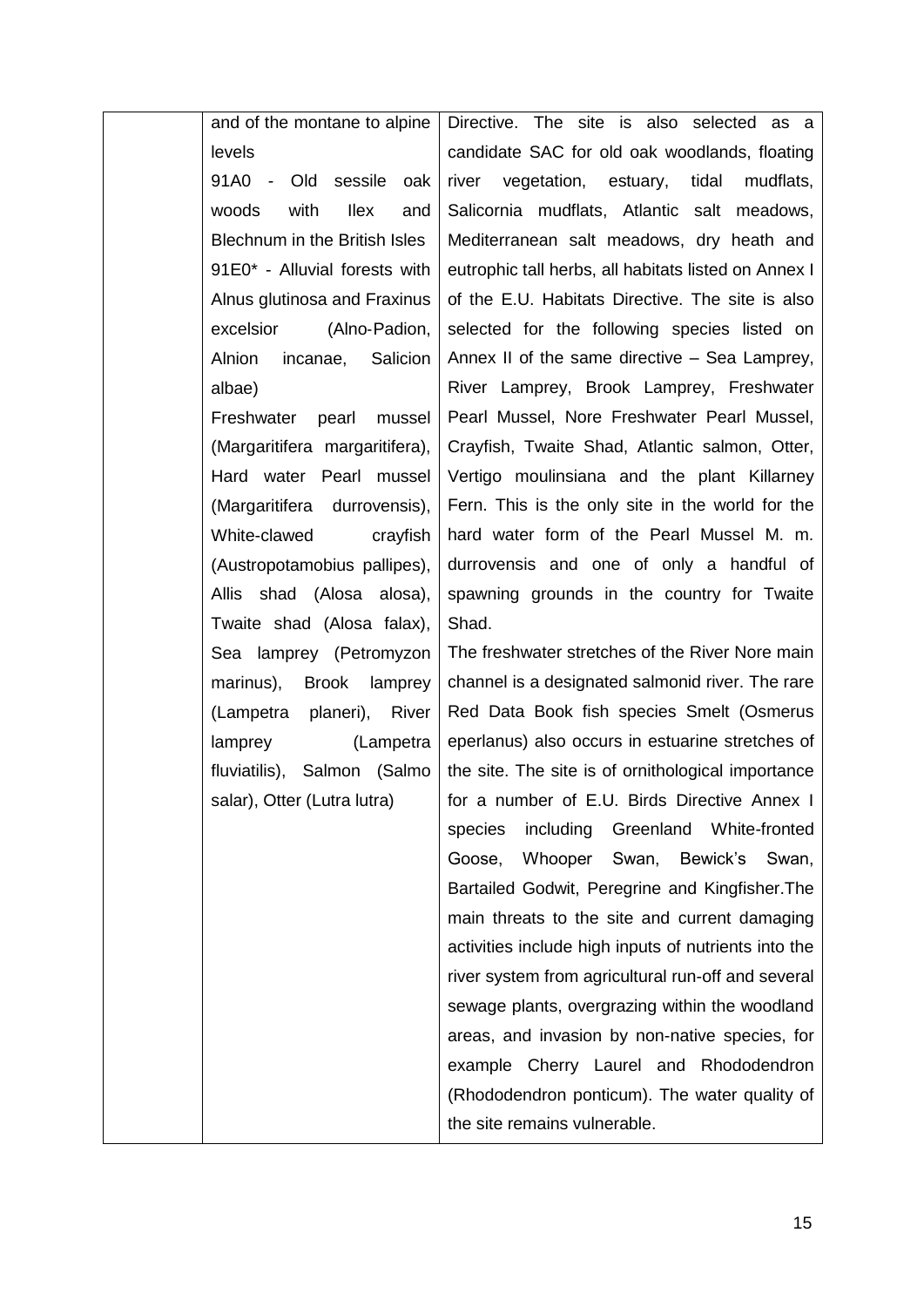| Lower                                       | 3260 - Water courses of        | The Lower Shannon SAC extends 120 km from          |
|---------------------------------------------|--------------------------------|----------------------------------------------------|
| River<br>plain to montane levels with       |                                | Killaloe to Loop Head/ Kerry Head. The site thus   |
| Shannon<br>Ranunculion fluitantis<br>the    |                                | encompasses the Shannon, Feale, Mulkear and        |
| <b>SAC</b><br>Callitricho-Batrachion<br>and |                                | Fergus Estuaries, the freshwater lower reaches     |
| 002165<br>vegetation                        |                                | of the River Shannon (between Killaloe and         |
| R84, R85,                                   | 91E0* - Alluvial forests with  | Limerick), the freshwater stretches of much of     |
| R86, R95,                                   | Alnus glutinosa and Fraxinus   | the Feale and Mulkear catchments and the           |
| R96                                         | excelsior<br>(Alno-Padion,     | marine area between Loop Head and Kerry            |
|                                             | Alnion<br>incanae, Salicion    | Head. The site has been selected as a SAC for      |
|                                             | albae)                         | the presence of lagoons and alluvial wet           |
|                                             |                                | woodlands, both habitats listed on Annex I of      |
|                                             | Freshwater<br>pearl<br>mussel  | the E.U. Habitats Directive. The site is also      |
|                                             | (Margaritifera margaritifera), | selected for floating river vegetation, Molinia    |
|                                             | White-clawed<br>crayfish       | meadows, estuaries, tidal mudflats, Atlantic salt  |
|                                             | (Austropotamobius pallipes),   | Mediterranean<br>salt<br>meadows,<br>meadows,      |
|                                             | Sea lamprey (Petromyzon        | mudflats, sand banks, perennial<br>Salicornia      |
|                                             | marinus),<br>Brook lamprey     | vegetation of stony banks, sea cliffs, reefs and   |
|                                             | planeri), River<br>(Lampetra   | large shallow inlets and bays all habitats listed  |
|                                             | (Lampetra<br>lamprey           | on Annex I of the E.U. Habitats Directive. The     |
|                                             | fluviatilis), Salmon (Salmo    | site is also selected for the following species    |
|                                             | salar), Otter (Lutra lutra)    | listed on Annex II of the same directive - Bottle- |
|                                             |                                | nosed Dolphin, Sea Lamprey, River Lamprey,         |
|                                             |                                | Brook Lamprey, Freshwater Pearl<br>Mussel,         |
|                                             |                                | Atlantic salmon and Otter.                         |
|                                             |                                | A good number of Red Data Book species are         |
|                                             |                                | also present, perhaps most notably the thriving    |
|                                             |                                | populations of Triangular Club-rush. A number      |
|                                             |                                | of species listed on Annex I of the E.U. Birds     |
|                                             |                                | Directive are also present, either wintering or    |
|                                             |                                | breeding. Indeed, the Shannon and Fergus           |
|                                             |                                | Estuaries form the largest estuarine complex in    |
|                                             |                                | Ireland and support more wintering wildfowl and    |
|                                             |                                | waders than any other site in the country. Most    |
|                                             |                                | of the estuarine part of the site has been         |
|                                             |                                | designated a Special Protection Area (SPA),        |
|                                             |                                | under the E.U. Birds Directive, primarily to       |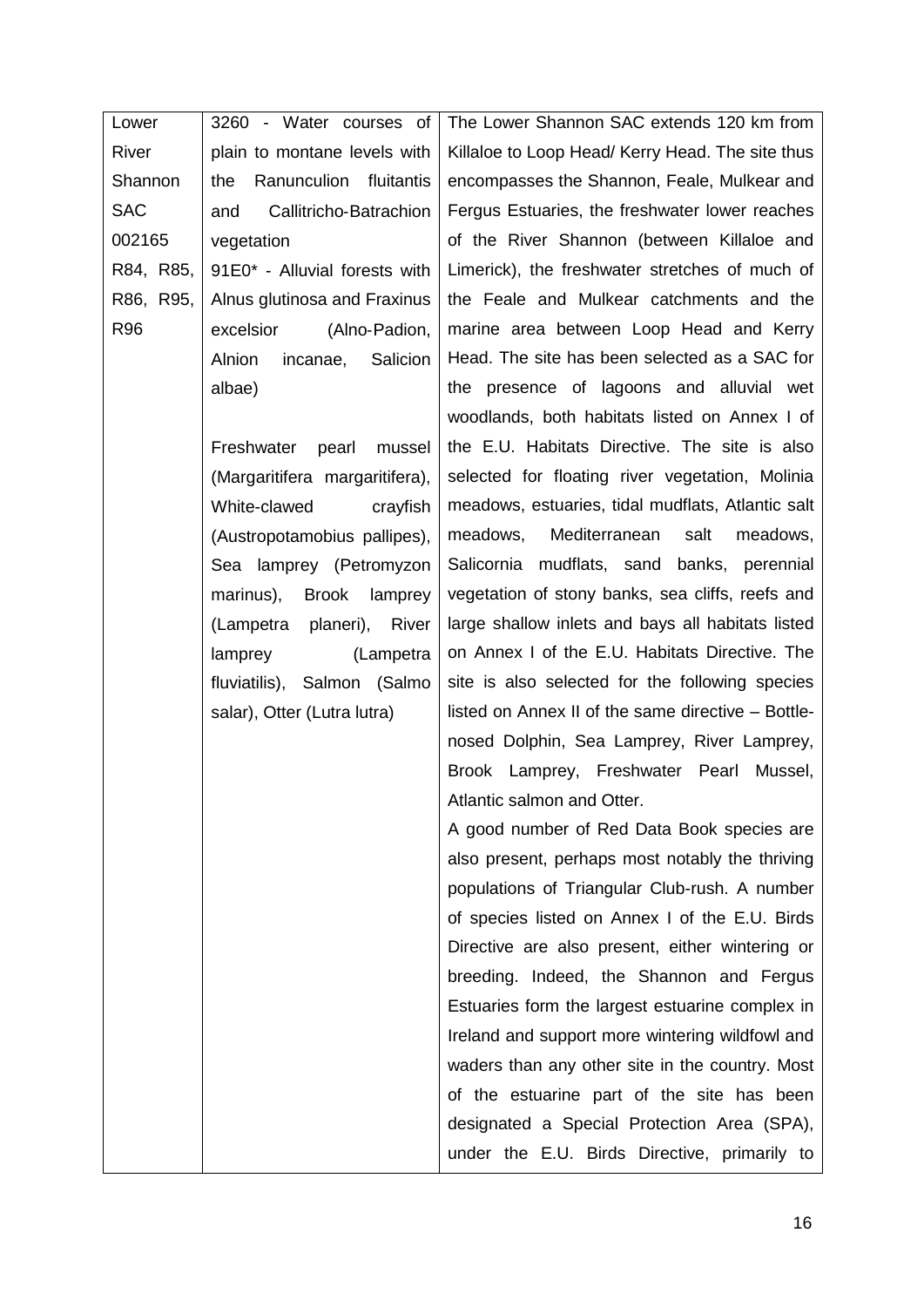|                   |                                     | protect the large numbers of migratory birds       |
|-------------------|-------------------------------------|----------------------------------------------------|
|                   |                                     | present in winter.                                 |
|                   |                                     |                                                    |
| <b>Blackwate</b>  | 3260 - Water courses of             | The River Blackwater is one of the largest rivers  |
| River<br>r        | plain to montane levels with        | in Ireland, draining a major part of Co. Cork and  |
| (Cork<br>$\prime$ | Ranunculion fluitantis<br>the       | five ranges of mountains. The extent of the        |
| Waterford)        | Callitricho-Batrachion<br>and       | Blackwater and its tributaries in this site, flows |
| <b>SAC</b>        | vegetation                          | through the counties of Kerry, Cork, Limerick,     |
| 002170            | 6430 - Hydrophilous tall herb       | Tipperary and Waterford. The site is a candidate   |
| <b>R90</b>        | fringe communities of plains        | SAC selected for alluvial wet woodlands and        |
|                   | and of the montane to alpine        | Yew wood, both priority habitats listed on Annex   |
|                   | levels                              | I of the E.U. Habitats Directive. The site is also |
|                   | 91A0<br>- Old<br>sessile<br>oak     | selected as a candidate SAC for floating river     |
|                   | with<br>woods<br><b>Ilex</b><br>and | vegetation, estuaries, tidal mudflats, Salicornia  |
|                   | Blechnum in the British Isles       | mudflats, Atlantic salt meadows, Mediterranean     |
|                   | 91E0* - Alluvial forests with       | salt meadows, perennial vegetation of stony        |
|                   | Alnus glutinosa and Fraxinus        | banks and old Oak woodlands, all habitats listed   |
|                   | excelsior<br>(Alno-Padion,          | on Annex I of the E.U. Habitats Directive. The     |
|                   | Alnion<br>Salicion<br>incanae,      | site is also selected for the following species    |
|                   | albae)                              | listed on Annex II of the same directive - Sea     |
|                   | 91J0 - Taxus baccata woods          | Lamprey, River Lamprey,<br>Brook Lamprey,          |
|                   | of the British Isles                | Freshwater Pearl Mussel, Crayfish, Twaite          |
|                   |                                     | Shad, Atlantic Salmon, Otter and the plant,        |
|                   | Freshwater<br>pearl                 | mussel   Killarney Fern.                           |
|                   | (Margaritifera margaritifera),      | The site is also important for the presence of     |
|                   | White-clawed<br>crayfish            | several Habitats Directive Annex II animal         |
|                   | (Austropotamobius pallipes),        | species, including Sea Lamprey (Petromyzon         |
|                   | Sea lamprey (Petromyzon             | marinus), Brook Lamprey (Lampetra planeri),        |
|                   | marinus),<br>Brook lamprey          | River Lamprey (L. fluviatilis), Twaite Shad        |
|                   | planeri), River<br>(Lampetra        | (Alosa fallax fallax), Freshwater Pearl-mussel     |
|                   | (Lampetra<br>lamprey                | (Margaritifera margaritifera), Otter (Lutra lutra) |
|                   | fluviatilis), Allis shad (Alosa     | and Salmon (Salmo salar). The Awbeg supports       |
|                   | alosa), Twaite shad (Alosa          | population<br>of<br>White-clawed<br>Crayfish<br>a  |
|                   | falax),<br>Salmon<br>(Salmo         | (Austropotamobius pallipes). This threatened       |
|                   | salar), Otter (Lutra lutra)         | species has been recorded from a number of         |
|                   |                                     | locations and its remains are also frequently      |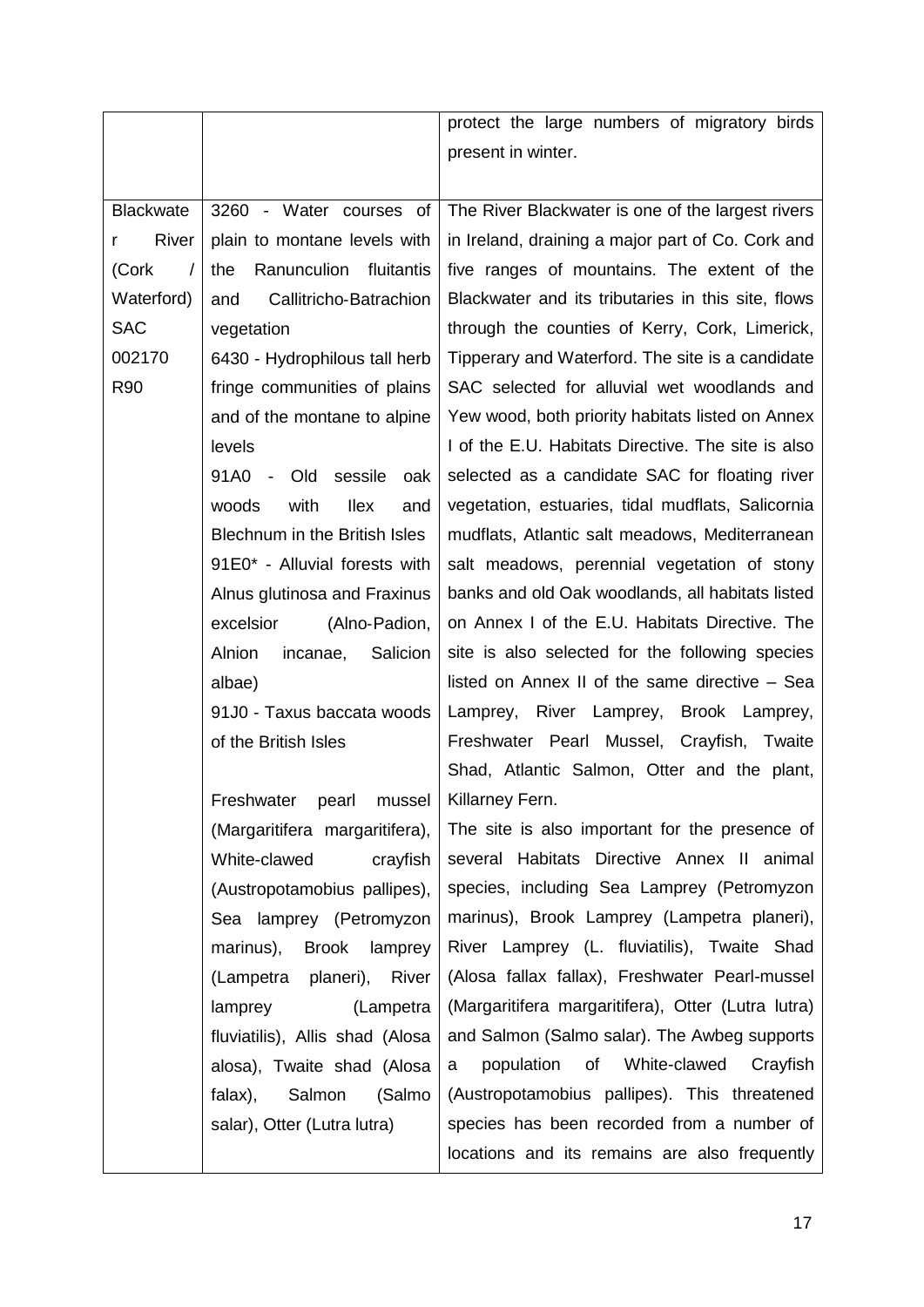|                  |                                | found in Otter spraints, particularly in the lower |
|------------------|--------------------------------|----------------------------------------------------|
|                  |                                | reaches of the river. The freshwater stretches of  |
|                  |                                | the Blackwater and Bride Rivers are designated     |
|                  |                                | salmonid rivers. Several bird species listed on    |
|                  |                                | Annex I of the E.U. Birds Directive are found on   |
|                  |                                | the site, including Long-eared Owl and Barn        |
|                  |                                | Owl.                                               |
| Moanour          |                                |                                                    |
|                  | 6230 - * Species-rich Nardus   | Situated approximately 7 km south west of          |
| Mountain         | grasslands,<br>siliceous<br>on | Tipperary town, this site lies on the north-       |
| <b>SAC</b>       | substrates in mountain areas   | western slope of Moanour Mountain, an outlying     |
| 002257           | (and submountain areas, in     | ridge of the Galtee Mountains. It lies entirely    |
| R82, R83         | <b>Continental Europe)</b>     | above the 220 m contour line, with a maximum       |
| (only small      |                                | height of 335 m. The site represents probably      |
| section          |                                | the only part of this mountainous ridge that       |
| R83)             |                                | retains semi-natural vegetation, the remainder     |
|                  |                                | having been afforested. The lower western part     |
|                  |                                | of the site is dominated species-rich Nardus       |
|                  |                                | grassland, a habitat that is listed on Annex I of  |
|                  |                                | the E.U. Habitats Directive with priority status.  |
|                  |                                | This is characterised by the presence of Heath     |
|                  |                                | Bedstraw (Galium saxatile), Sheep's Fescue         |
|                  |                                | (Festuca ovina), Tormentil (Potentilla erecta)     |
|                  |                                | and Mat Grass (Nardus stricta), as well as such    |
|                  |                                | species as Common Bent (Agrostis capillaris),      |
|                  |                                | Greenribbed Sedge (Carex binervis) and Pill        |
|                  |                                | Sedge (C. pilulifera). Bryophytes are well         |
|                  |                                | represented, with a range of bog mosses            |
|                  |                                | (Sphagnum capillifolium, S. cuspidatum, S.         |
|                  |                                | compactum). At the summit of Moanour               |
|                  |                                | Mountain, the wet heath habitat grades in          |
|                  |                                | places to shallow blanket bog.                     |
| <b>Devilsbit</b> | main habitats found<br>The     | This upland site is situated approximately 6 km    |
| Mountain,        | within the site are upland     | north-west of Templemore. It comprises the         |
| Kilduff          | grassland,<br>heath<br>and     | summit of Devilsbit Mountain and much of the       |
| Site code:       | woodland.<br>Grassland<br>is   | eastern side of the ridge which extends            |
| 000934           | patchy in its distribution and | northwards to Kilduff Mountain. Most of the site   |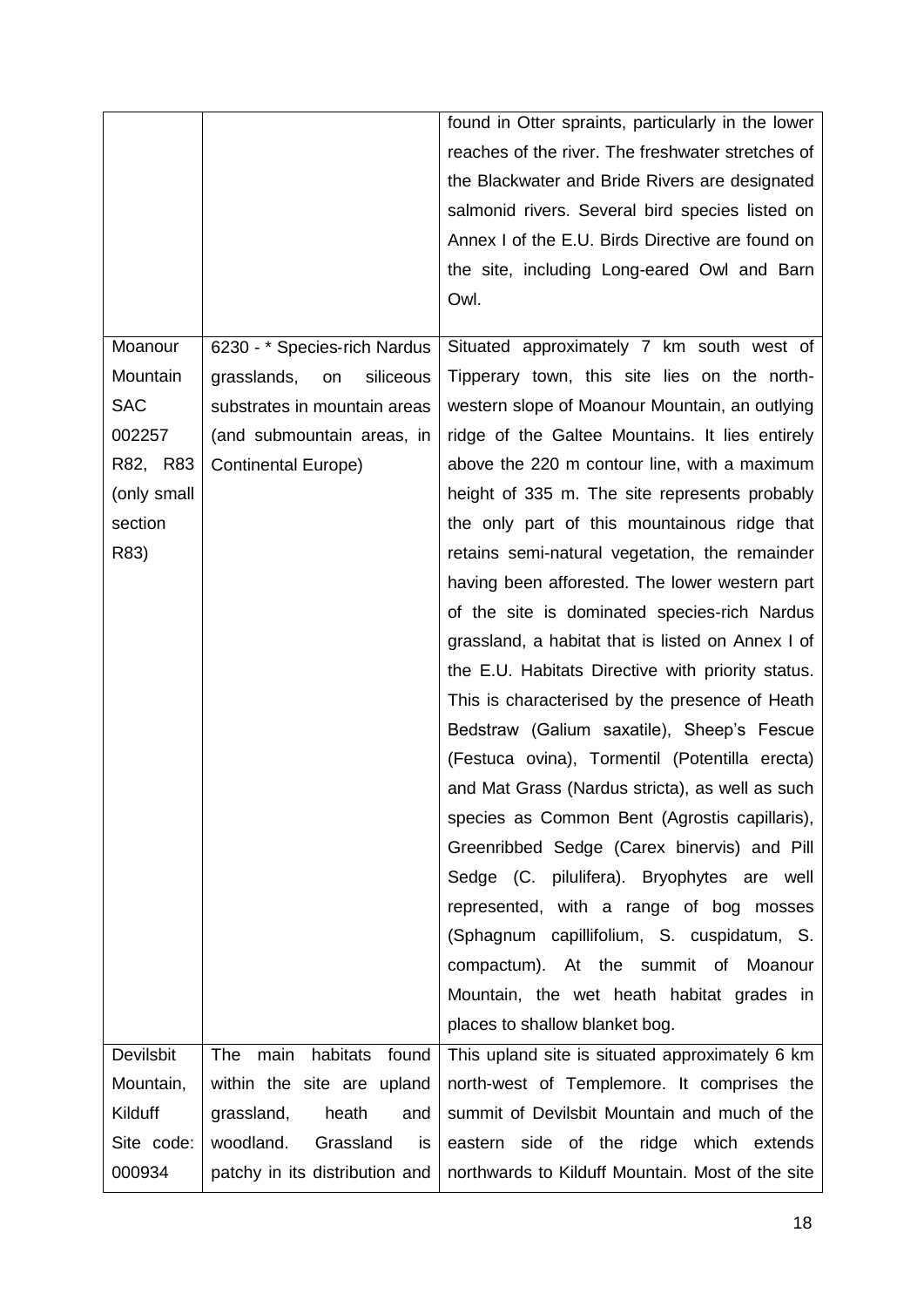| largely confined to mineral        | lies above 250 m and the highest point is 480 m.  |
|------------------------------------|---------------------------------------------------|
| soils on the lower slopes. It      | Devilsbit Mountain is composed of Silurian grits. |
| is relatively herb-rich, with      |                                                   |
| calcifuge<br>species<br>many       | The site is heavily grazed by cattle and sheep.   |
| occurring. Heath dominates         | Agricultural improvement and afforestation are    |
| the upper slopes and the           | the main threats, particularly to those areas of  |
| of<br>Devilsbit<br>summit          | unimproved grassland found within the site.       |
| Mountain.<br><b>The</b><br>central |                                                   |
| wooded area is a relict of         |                                                   |
| planting.<br>former<br>Small       |                                                   |
| groves of mature Beech             |                                                   |
| (Fagus sylvatica) and Oak          |                                                   |
| (Quercus sp.) trees persist        |                                                   |
| the<br>higher<br>slopes.<br>on     |                                                   |
| Naturally-                         |                                                   |
| regenerating Alder<br>(Alnus       |                                                   |
| woodland<br>glutinosa)<br>with     |                                                   |
| Willow<br>(Salix<br>spp.)          |                                                   |
| dominates<br>a<br>wet<br>area      |                                                   |
| traversed by streams near          |                                                   |
| the eastern boundary of the        |                                                   |
| site. Elsewhere on the site,       |                                                   |
| woodland is<br>mixed<br>and        |                                                   |
| comprises Beech, Alder, Ash        |                                                   |
| (Fraxinus excelsior), Hazel        |                                                   |
| (Corylus<br>avellana)<br>and       |                                                   |
| Hawthorn<br>(Crataegus             |                                                   |
| monogyna).                         |                                                   |
|                                    |                                                   |
| Populations of the Rare,           |                                                   |
| Small-white<br>Orchid              |                                                   |
| albida),<br>(Pseudorchis           |                                                   |
| protected under the Flora          |                                                   |
| Protection Order<br>(1987),        |                                                   |
| in<br>of<br>occur<br>areas         |                                                   |
| unimproved<br>grassland.           |                                                   |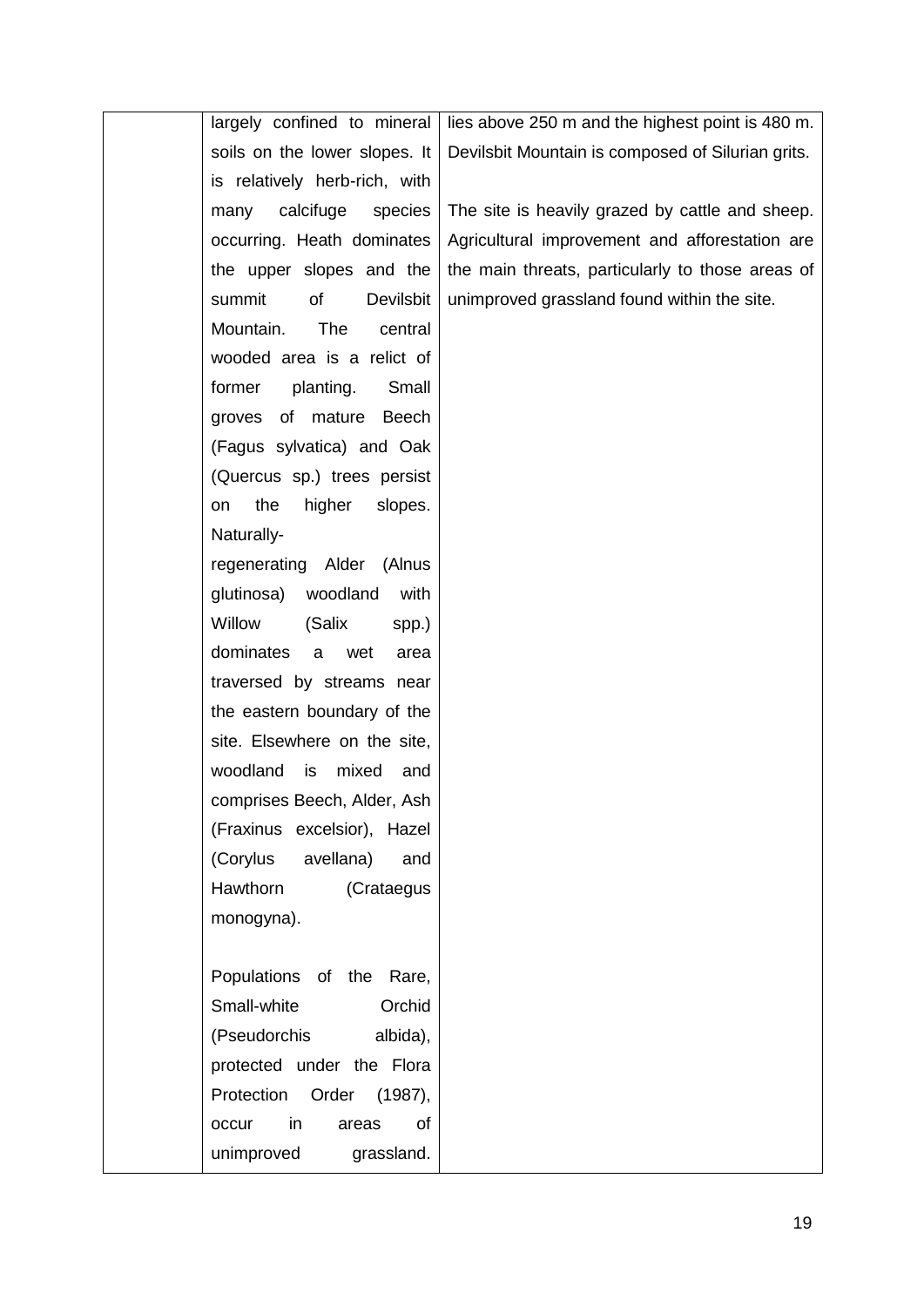|                     | Associated species include          |                                                     |
|---------------------|-------------------------------------|-----------------------------------------------------|
|                     | (Festuca<br>Sheep's-Fescue          |                                                     |
|                     | ovina), Great<br>Wood-rush          |                                                     |
|                     | (Luzula sylvatica), Devil's-bit     |                                                     |
|                     | Scabious<br>(Succisa                |                                                     |
|                     | <b>Bracken</b><br>pratensis)<br>and |                                                     |
|                     | (Pteridium                          |                                                     |
|                     | aquilinum).                         |                                                     |
|                     |                                     |                                                     |
|                     | Peregrine, a species listed         |                                                     |
|                     | on Annex I of the EU Birds          |                                                     |
|                     | Directive, breeds within the        |                                                     |
|                     | site.                               |                                                     |
|                     |                                     |                                                     |
| Keeper              | The site is of interest mainly      | or Slievekimalta, is<br>Hill,<br>Keeper<br>situated |
| Hill<br><b>Site</b> | due to the presence of intact       | between the Silvermines and Slieve Felim            |
| code:               | blanket bog and species-rich        | Mountains, 13 km south of Nenagh. Reaching          |
| 001197              | Nardus<br>grassland,<br>both        | an altitude of 695 m, this rounded, rather steep    |
|                     | priority habitats under the         | peak of Old Red Sandstone is notably higher         |
|                     | EU Habitats Directive. The          | than any of the surrounding upland areas. The       |
|                     | mountain<br>blanket bog<br>is       | site includes the summit and slopes above 250       |
|                     | dominated by Cottongrasses          | m which have not yet been afforested. Landuse       |
|                     | (Eriophorum<br>$spp.$ ),            | within the site consists of some peat cutting to    |
|                     | (Scirpus<br>Deergrass               | the north-west of the summit and some track         |
|                     | Purple<br>caespitosus),             | development. Grazing is minimal and confined        |
|                     | Moorgrass<br>(Molinia               | to the lower grassy slopes to the north of the      |
|                     | Heather<br>caerulea),<br>and        | site. The site is almost entirely surrounded by     |
|                     | (Calluna vulgaris). The moss        | coniferous forest plantations and this remains      |
|                     | layer is well developed with        | the greatest threat.                                |
|                     | a deep Sphagnum cover.              |                                                     |
|                     | <b>The</b><br>relatively uncommon   |                                                     |
|                     | Sphagnum russowii<br>has            |                                                     |
|                     | been reported from<br>this          |                                                     |
|                     | Other<br>habitat.<br>species        |                                                     |
|                     | recorded include Crowberry          |                                                     |
|                     | (Empetrum<br>nigrum),<br><b>Bog</b> |                                                     |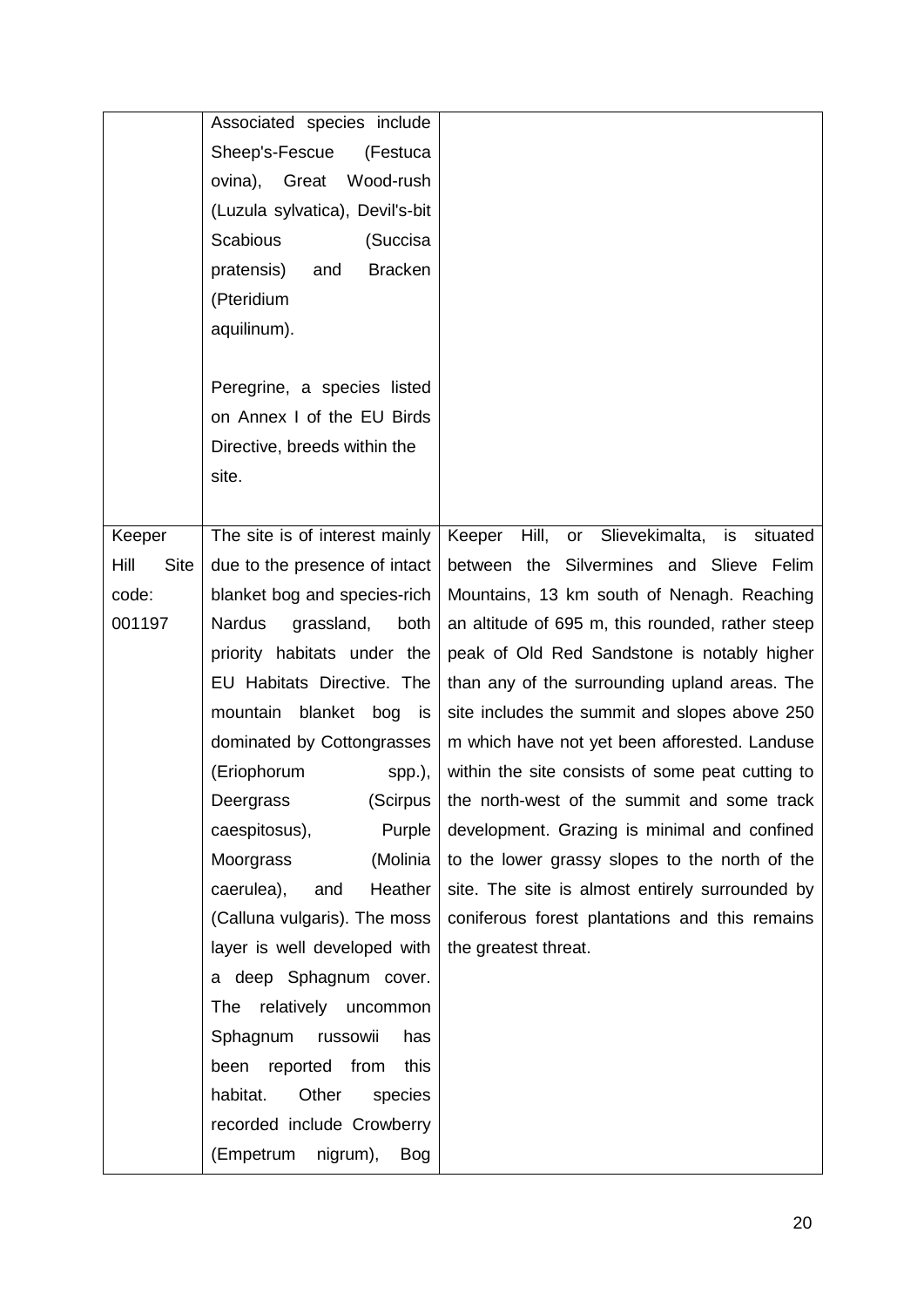| Asphodel                       |  |
|--------------------------------|--|
| (Narthecium ossifragum)        |  |
| and the moss Racomitrium       |  |
| lanuginosum.                   |  |
| Heath occurs where the         |  |
| depth of peat is shallow.      |  |
| This is found at the summit,   |  |
| where peat has eroded, on      |  |
| the steep slopes and also in   |  |
| mosaic with blanket bog.       |  |
| The heath is predominantly     |  |
| wet                            |  |
| heath, with Ling Heather,      |  |
| Cross-leaved Heath (Erica      |  |
|                                |  |
| tetralix), Purple Moor-grass   |  |
| (Molinia                       |  |
| Bilberry<br>caerulea),         |  |
| (Vaccinium myrtillus) and      |  |
| Heath<br>Rush (Juncus          |  |
| squarrosus) being<br>the       |  |
| dominant species.<br>Bog       |  |
| mosses (Sphagnum spp.)         |  |
| are well represented. On the   |  |
| higher areas, Cowberry         |  |
| (Vaccinium vitis-idaea) and    |  |
| Crowberry<br>(Empetrum         |  |
| nigrum), species indicative    |  |
| of alpine heath, occur. On     |  |
| the lower slopes the heath     |  |
| forms a mosaic with wet        |  |
| grassland and here patches     |  |
| of Gorse (Ulex europaeus)      |  |
| scrub occur.                   |  |
| Upland grassland occurs on     |  |
| mineral soils on the lower     |  |
| slopes and is especially well- |  |
|                                |  |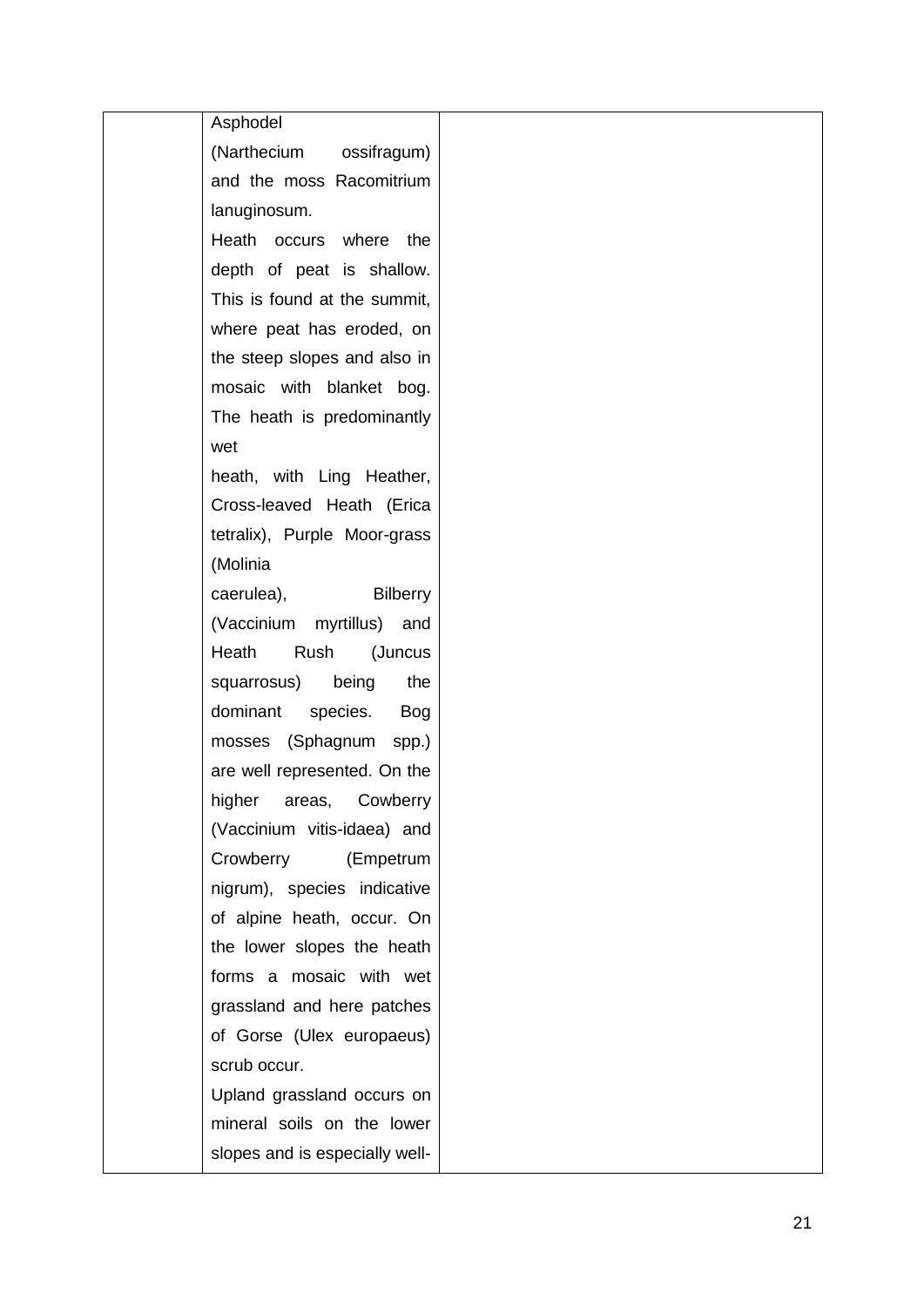|            | developed on the southern            |                                                   |
|------------|--------------------------------------|---------------------------------------------------|
|            | and northern slopes. Here            |                                                   |
|            | species-rich<br>Nardus               |                                                   |
|            | grassland occurs,<br>with            |                                                   |
|            | Sheep's Fescue (Festuca              |                                                   |
|            | ovina), Mat-grass (Nardus            |                                                   |
|            | stricta), Common<br>Bent             |                                                   |
|            | capillaris),<br>(Agrostis            |                                                   |
|            | Tormentil (Potentilla erecta)        |                                                   |
|            | and Heath Bedstraw (Galium           |                                                   |
|            | saxatile). In wetter areas,          |                                                   |
|            | rushes (Juncus effusus and           |                                                   |
|            | articulatus)<br>J.<br>become         |                                                   |
|            | dominant.                            |                                                   |
|            | Peregrine Falcon, a species          |                                                   |
|            | listed in Annex I of the EU          |                                                   |
|            | <b>Birds</b><br>Directive,<br>breeds |                                                   |
|            | within the site.                     |                                                   |
|            | Red Grouse occur amongst             |                                                   |
|            | the tall heather east of the         |                                                   |
|            | summit.                              |                                                   |
| Silvermine | The main habitats that occur         | Silvermines Mountains West is situated to the     |
| s          | on this mountain are heath           | north of Keeper Hill, about 10 kmsouth of         |
| Mountains  | (mostly wet heath but some           | Nenagh, Co. Tipperary. Reaching an altitude of    |
| West       | dry heath) and unimproved            | 489 m, this rather steepridge of Old Red          |
| Site code: | upland grassland. The wet            | Sandstone is visibly very prominent in the        |
| 002258     | heath is particularly well           | landscape as viewedfrom the Nenagh to             |
|            | developed with tall stands of        | Limerick road. The site includes the summit and   |
|            | Heather (Calluna vulgaris)           | slopes, mostly above 200 m, to the west of an     |
|            | and a high cover of bog              | extensively afforested area south of thetown of   |
|            | mosses (Sphagnum spp.).              | Silvermines. Silvermines Mountains West is a      |
|            | Other species of wet heath           | candidate SAC selected for both wet heath and     |
|            | include Deergrass                    | dry heath, habitats listed on Annex I of the E.U. |
|            | (Trichophorum cespitosum),           | Habitats Directive.                               |
|            | cottons<br>(Eriophorum<br>bog        | The vegetation at this site is in good condition, |
|            | angustifolium and E.                 | with low grazing pressure throughout and no       |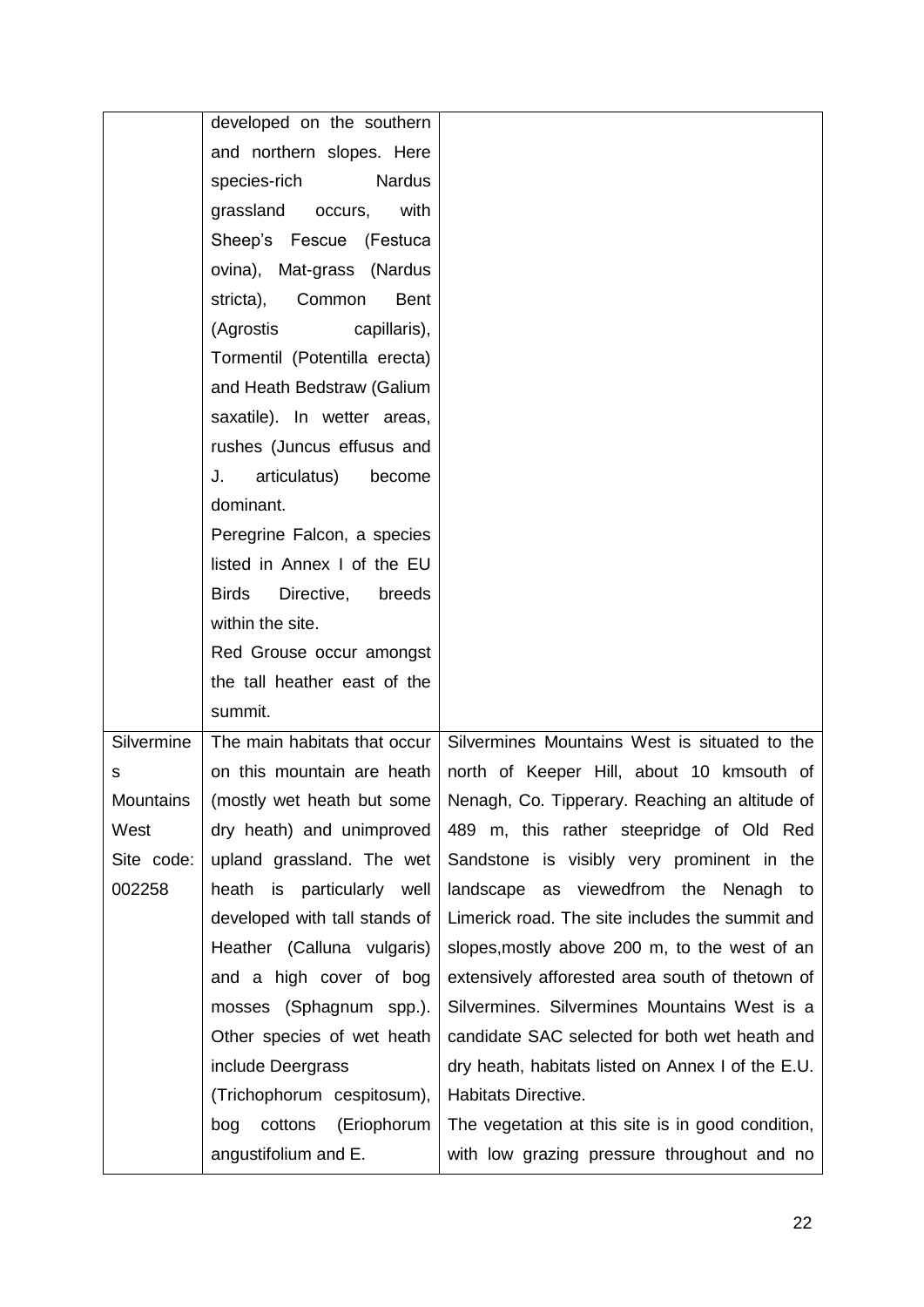| vaginatum), Purple Moor-         | signs of overgrazing. One fifth of the site was      |
|----------------------------------|------------------------------------------------------|
| (Molinia caerulea),<br>grass     | burned in 2003and there is evidence of former        |
| Cross-leaved Heath (Erica        | burning in another fifth. Former peat-cutting has    |
| tetralix), Tormentil (Potentilla | occurred on the summit plateau and parts of the      |
| erecta) and Heath Rush           | northern<br>slopes.<br>Afforestation,<br>which<br>is |
| (Juncus squarrosus).             | widespread to the east of the site, remains the      |
| Smaller<br>areas<br>οf<br>more   | greatest threat. The site is of conservation         |
| species-rich wet heath with      | heath and<br>importance for its<br>grassland         |
| Hard<br>Fern<br>(Blechnum        | vegetation, and as a foraging area for Hen           |
| spicant),                        | Harrier, and is one of the only extensive            |
| Mat-grass (Nardus stricta)       | unplanted uplands remaining in north Tipperary.      |
| Great<br>Wood-rush<br>and        |                                                      |
| (Luzula sylvatica) also occur.   |                                                      |
| From east to west there is a     |                                                      |
| gradation from wet to dry        |                                                      |
| heath, and from peaty to         |                                                      |
| mineral soil.<br>Dry<br>heath,   |                                                      |
| characterised<br>by Autumn       |                                                      |
| Gorse (Ulex gallii) and Bell     |                                                      |
| Heather (Erica cinerea), is      |                                                      |
| also found on the more           |                                                      |
| sloping<br>steeply<br>ground     |                                                      |
| below the summit ridge and       |                                                      |
| on outcropping<br>rock           |                                                      |
| Gorse<br>exposures.<br>(Ulex     |                                                      |
| europaeus) has invaded dry       |                                                      |
| heath areas on the sides of      |                                                      |
| some of the streams and on       |                                                      |
| disused mineworkings on          |                                                      |
| the northern side of the site.   |                                                      |
| Patchy remnants of blanket       |                                                      |
| bog occur on the summit          |                                                      |
| plateau in places and there      |                                                      |
| evidence of extensive<br>İS.     |                                                      |
| former peat-cutting here.        |                                                      |
| Upland<br>grassland<br>is        |                                                      |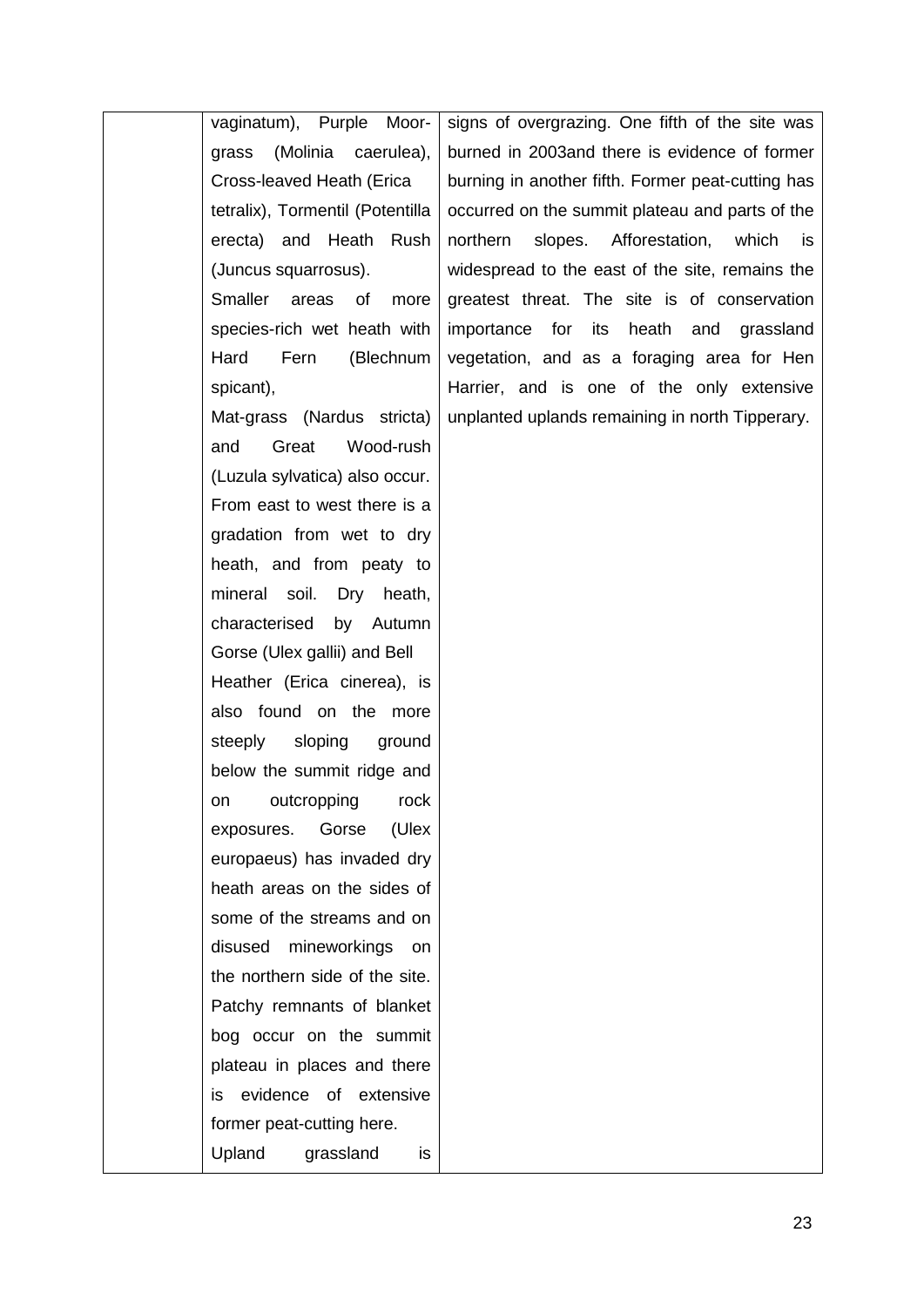| widespread on the lower        |     |
|--------------------------------|-----|
| mountain slopes, in many of    |     |
| the upper fields and on the    |     |
| steep south-facing slopes.     |     |
| Grassland also extends up      |     |
| onto the ridge at the western  |     |
| end of the site. Common        |     |
| species that characterise      |     |
| this acid                      |     |
| grassland vegetation include   |     |
| Sheep's Fescue (Festuca        |     |
| ovina), Mat-grass, Common      |     |
| Bent (Agrostis capillaris),    |     |
| Crested<br>Dog's-tail          |     |
| (Cynosurus<br>cristatus),      |     |
| Germander                      |     |
| Speedwell<br>(Veronica         |     |
| chamaedrys),<br>Tormentil,     |     |
| Heath<br>(Galium<br>Bedstraw   |     |
| saxatile)                      |     |
| and a range of mosses such     |     |
| Rhytidiadelphus<br>as          |     |
| Hylocomium<br>squarrosus,      |     |
| splendens                      | and |
| Brachythecium rutabulum.       |     |
| Parts of the lower southern    |     |
| slopes are covered with        |     |
| dense Bracken (Pteridium       |     |
| aquilinum).                    |     |
| A number of small streams      |     |
| and flushes descend the        |     |
| slopes. These can support a    |     |
| richer vegetation, with plants |     |
| such as rushes (Juncus         |     |
| effusus and J. articulatus),   |     |
| sedges (Carex nigra, C.        |     |
|                                |     |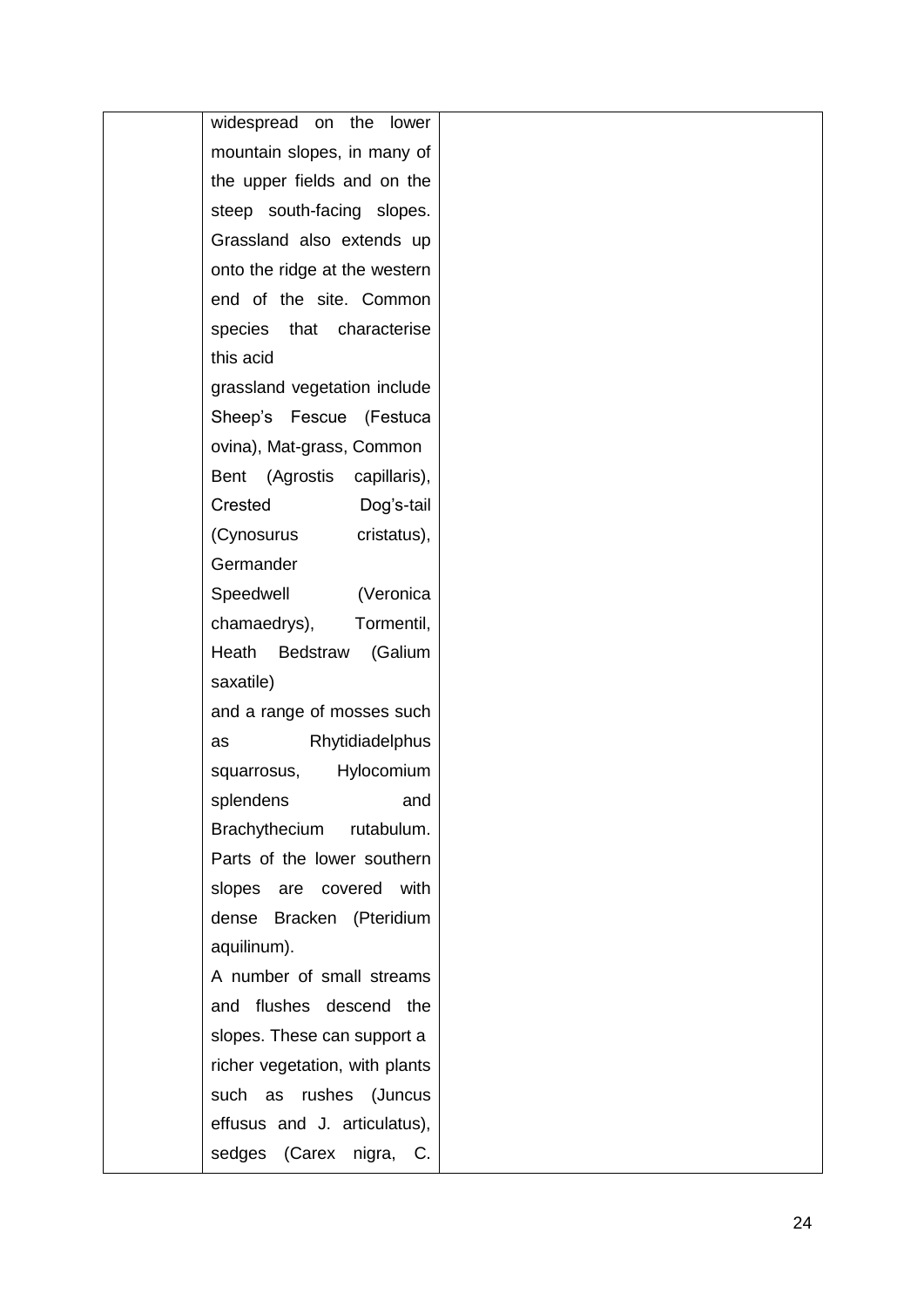|            | panicea, C. lepidocarpa, C.         |                                                    |
|------------|-------------------------------------|----------------------------------------------------|
|            | echinata,<br>C.<br>ovalis,          |                                                    |
|            | C.pulicaris) and a variety of       |                                                    |
|            | herbs,<br>including                 |                                                    |
|            | Meadowsweet<br>(Filipendula         |                                                    |
|            | ulmaria),<br>Ragged-Robin           |                                                    |
|            | flos-cuculi), Bog<br>(Lychnis       |                                                    |
|            | Pimpernel<br>(Anagallis             |                                                    |
|            | tenella), Water Mint (Mentha        |                                                    |
|            | aquatica) and Marsh Violet          |                                                    |
|            | (Viola palustris).                  |                                                    |
|            | The site is also important for      |                                                    |
|            | birds. Up to 11 pairs of Hen        |                                                    |
|            | Harriers are known to use           |                                                    |
|            | these uplands as part of a          |                                                    |
|            | wider<br>range<br>between           |                                                    |
|            | <b>Silvermines</b><br>Slieve<br>and |                                                    |
|            | Felim, to the south. The            |                                                    |
|            | Silvermines provide useful          |                                                    |
|            | foraging habitat for some of        |                                                    |
|            | these birds.                        |                                                    |
| Silvermine | The site is of interest as it       | This small site is situated on the northern slopes |
| s          | supports<br>species-rich            | of the Silvermine Mountains, 1km south-east of     |
| Mountains  | grasslands<br>Nardus<br>on          | Silvermines village. It slopes steeply uphill from |
| Site code: | siliceous substrates, an EU         | 240 m in the north-west corner to 400 m at the     |
| 000939     | Habitats Directive Annex I          | southern boundary. The geology of the area is      |
|            | habitat.<br>This<br>priority        | sandstone of different ages - the older Silurian   |
|            | grassland<br>occurs in two          | on the central part of the mountain while the      |
|            | separate locations on either        | outer parts are composed of yellowish and red      |
|            | side of the road which cuts         | sandstones of Devonian age.                        |
|            | through the site. Typical           | Landuse within the site is confined to low         |
|            | species associated with the         | density grazing by cattle, sheep and perhaps       |
|            | habitat and recorded at the         | horses.                                            |
|            | site include Heath Bedstraw         |                                                    |
|            | (Galium saxatile), Sheep's          |                                                    |
|            | Fescue<br>(Festuca<br>ovina),       |                                                    |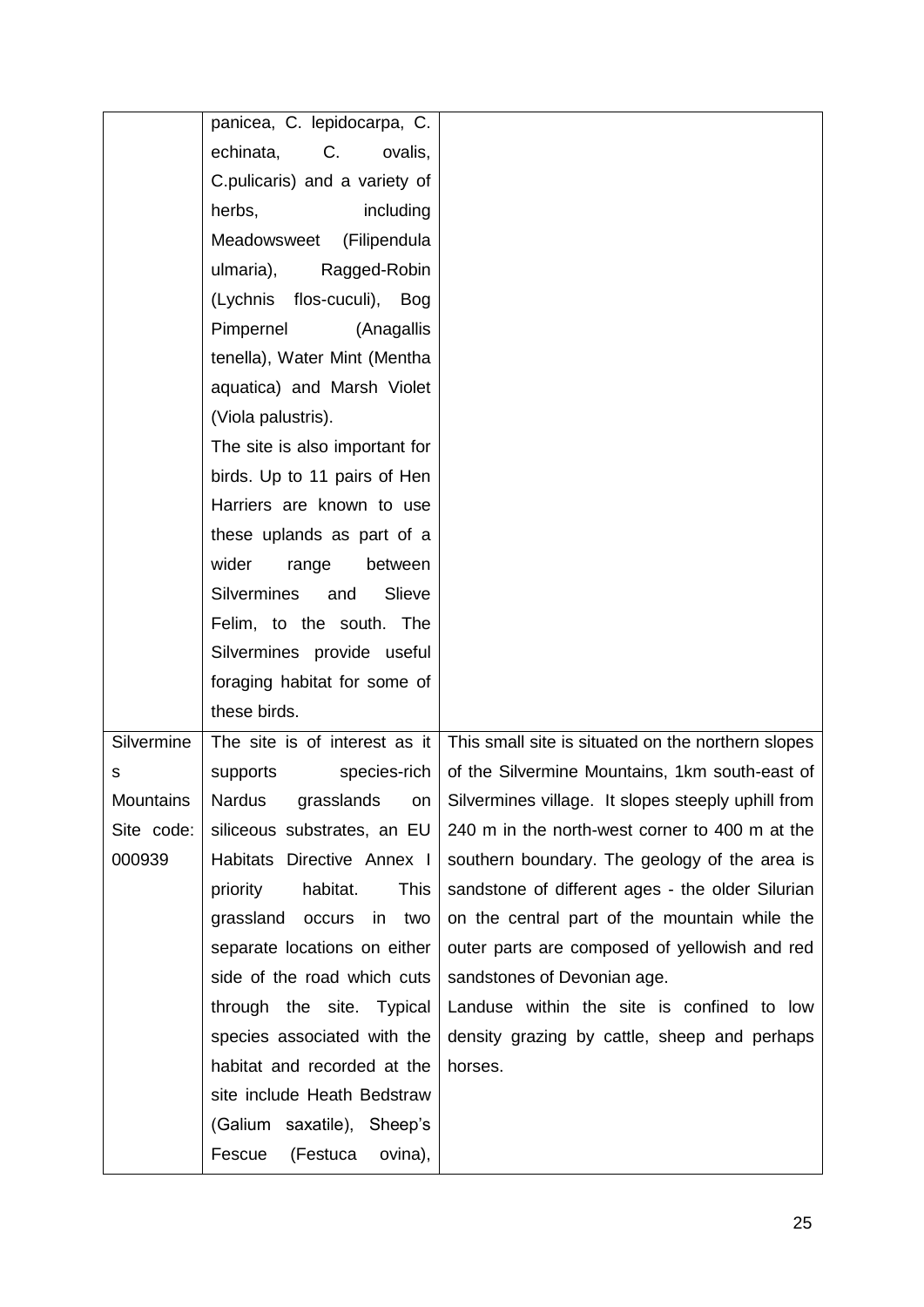| Vetch<br><b>Bitter</b><br>(Lathyrus |
|-------------------------------------|
| Milkwort<br>montanus)               |
| (Polygala<br>serpyllifolia),        |
| Butterfly-orchid<br>Lesser          |
| (Platanthera bifolia), Greater      |
| Butterfly-orchid<br>(P.             |
| chlorantha),<br>Lousewort           |
| (Pedicularis sylvatica),            |
|                                     |
| Tormentil (Potentilla erecta),      |
| <b>Mat Grass</b>                    |
| (Nardus stricta) and Small          |
| White Orchid (Pseudorchis           |
| albida).                            |
|                                     |
| Heath is the most extensive         |
| habitat of the site and is          |
| dominated<br>Heather<br>by          |
| (Calluna                            |
| vulgaris), Purple Moor-grass        |
| (Molinia<br>caerulea)<br>and        |
| Bilberry<br>(Vaccinium              |
| myrtillus) and occurs mainly        |
| on peaty soils. Localised,          |
| flushed,<br>wet<br>areas            |
| dominated<br>rushes<br>by           |
| (Juncus<br>effusus<br>and J.        |
| acutiflorus)<br>with<br>Marsh       |
| Arrowgrass<br>(Triglochin           |
| palustris), Meadow Thistle          |
| (Cirsium<br>dissectum)<br>and       |
| Common                              |
| <b>Butterwort</b>                   |
| (Pinguicula vulgaris) are also      |
| present.                            |
|                                     |
| Scrub vegetation dominated          |
| Rowan<br>(Sorbus<br>by              |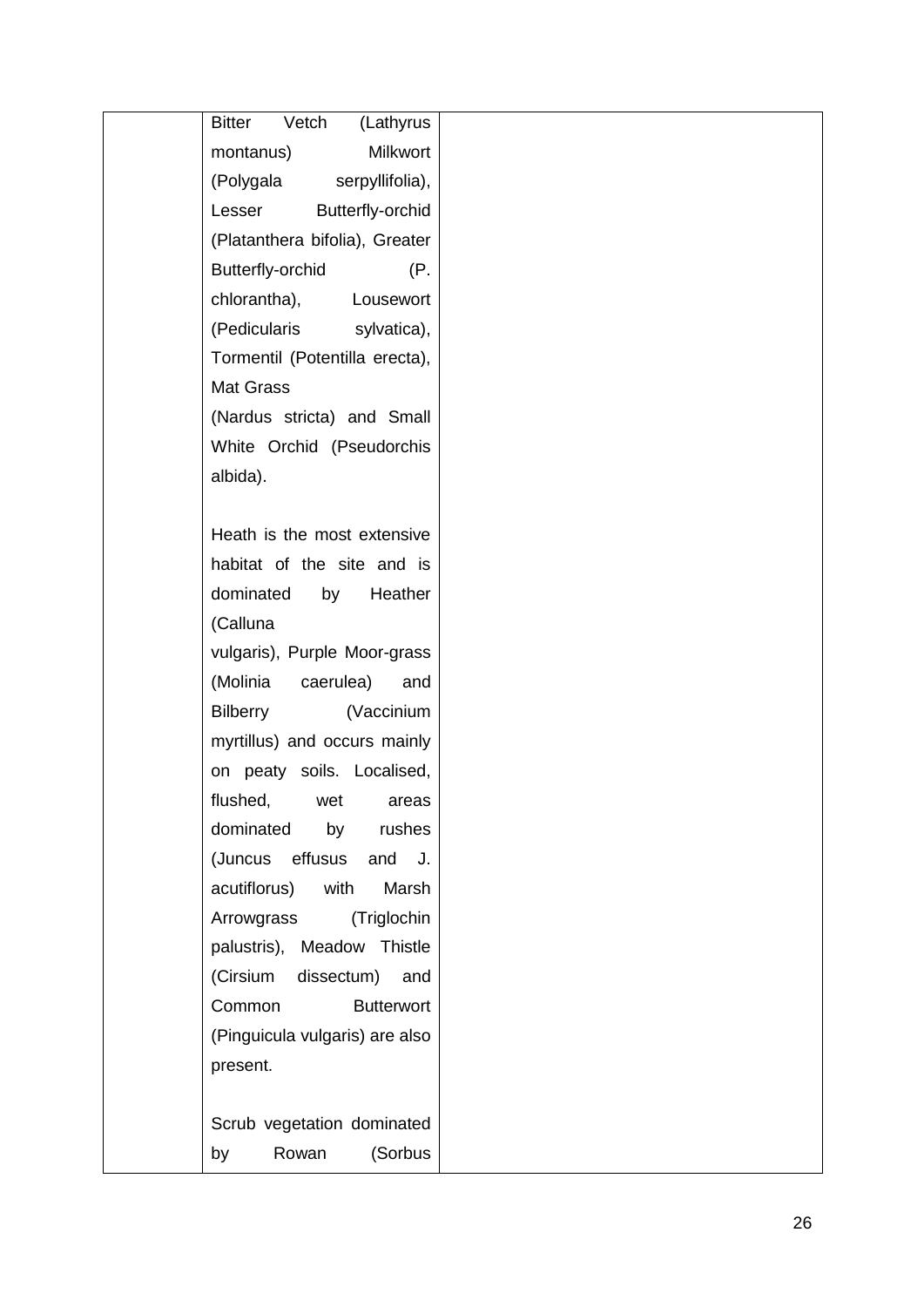|            | Willow<br>aucuparia),<br>(Salix        |                                                  |
|------------|----------------------------------------|--------------------------------------------------|
|            | cinerea),                              |                                                  |
|            | Hawthorn<br>(Crataegus                 |                                                  |
|            | monogyna), Hazel (Corylus              |                                                  |
|            | avellana), grading into Birch          |                                                  |
|            | (Betula pubescens), is well            |                                                  |
|            | developed<br>in<br>the<br>more         |                                                  |
|            | inaccessible areas, such as            |                                                  |
|            | the gullies at the western             |                                                  |
|            | edge of the site. In places it         |                                                  |
|            | encroaches on to grassland,            |                                                  |
|            | probably due to                        |                                                  |
|            | undergrazing.<br>Dense                 |                                                  |
|            | <b>Bracken</b><br>(Pteridium           |                                                  |
|            | aquilinum) is also present.            |                                                  |
|            |                                        |                                                  |
|            | Red Grouse is known from               |                                                  |
|            | the site, as well as the Irish         |                                                  |
|            | Hare, Common Frog and                  |                                                  |
|            | Common                                 |                                                  |
|            | Lizard.                                |                                                  |
|            |                                        |                                                  |
|            | The occurrence of the Small            |                                                  |
|            | White Orchid (Pseudorchis              |                                                  |
|            | albida) at this site is of             |                                                  |
|            | particular                             |                                                  |
|            | note as it is a Red Data               |                                                  |
|            | <b>Book</b><br>species<br>which<br>is. |                                                  |
|            | legally protected under the            |                                                  |
|            | Flora                                  |                                                  |
|            | (Protection) Order 1999.               |                                                  |
| Lough      | The site is of significant             | Lough Derg, the lowest order lake on the River   |
| Derg,      | ecological interest, with six          | Shannon, is one of the largest bodies of         |
| North East | habitats listed on Annex I of          | freshwater in Ireland. The site, however, only   |
| Shore      | the                                    | includes the northern shore of the lake from the |
| Site code: | E.U. Habitats Directive. Four          | mouth of the Cappagh River in the north-west to  |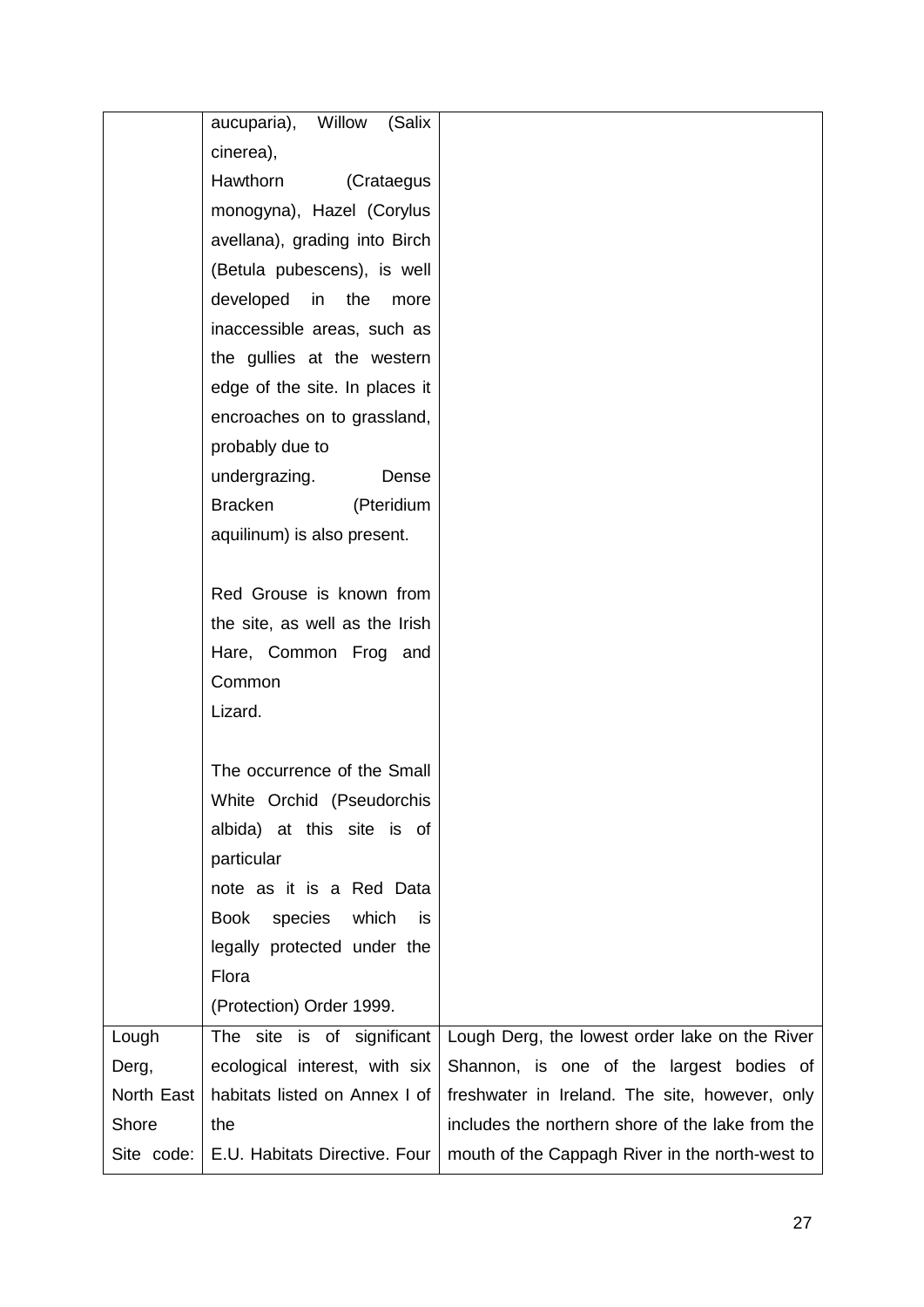| 002241       | of these are priority habitats                          | just below Black Lough at the north-eastern        |
|--------------|---------------------------------------------------------|----------------------------------------------------|
|              | Cladium<br>alluvial<br>fen,<br>$\overline{\phantom{0}}$ | shore. The greater part of this site lies on       |
|              | woodland,<br>limestone                                  | Carboniferous limestone, although there is Old     |
|              | Yew<br>pavement<br>and                                  | Red Sandstone on the southern shores of the        |
|              | woodland. Other<br>annexed                              | eastern section.                                   |
|              | habitats<br>present<br>include                          |                                                    |
|              | alkaline<br>fen and<br>Juniper                          |                                                    |
|              | scrub formations on heath                               |                                                    |
|              | and calcareous grasslands.                              |                                                    |
|              | In addition, the lake itself is                         |                                                    |
|              | an SPA (Special Protection                              |                                                    |
|              | that<br>Area)<br>supports                               |                                                    |
|              | numbers<br>important<br>of                              |                                                    |
|              | wildfowl,<br>wintering                                  |                                                    |
|              | White-fronted<br>Greenland                              |                                                    |
|              | Goose, Common Tern and                                  |                                                    |
|              | Cormorant.<br><b>Both</b><br>the                        |                                                    |
|              | Greenland<br>White-fronted                              |                                                    |
|              | Geese and Common Tern                                   |                                                    |
|              | are listed under Annex I of                             |                                                    |
|              | the EU Birds Directive. A                               |                                                    |
|              | Wildlife Sanctuary is located                           |                                                    |
|              | close<br>the<br>lake<br>to<br>$\mathsf{I}$              |                                                    |
|              | Portumna Forest Park.                                   |                                                    |
| Kilcarren-   | Vegetation on intact raised                             | Kilcarren - Firville Bog is situated approximately |
| Firville bog | bog is dominated by Heather                             | 2 km east of the village of Carrigahorig in north  |
| Site code:   | (Calluna Vulgaris), Cross-                              | Tipperary. It is a lowland raised bog complex      |
| 000647       | leaved Heath (Erica tetralix),                          | which extends about 4.5 km from east to west       |
|              | Common<br>Cottongrass                                   | and is bisected by a road.                         |
|              | (Eriophorum angustifolium),                             | Land reclamation and mechanical peat cutting       |
|              | Deergrass<br>(Scirpus                                   | are the main threats to the site. An extensive     |
|              | cespitosus),<br>Carnation                               | peripheral drainage network is affecting peat      |
|              | Sedge (Carex panicea), Bog                              | hydrology and is causing the bog edge to dry       |
|              | Asphodel<br>(Narthecium                                 | out.                                               |
|              | ossifragum) and Bog Moss                                | Active raised bogs once characteristic of central  |
|              | (Sphagnum<br>spp.).<br>Away                             | Ireland, are now rare and vulnerable, and have     |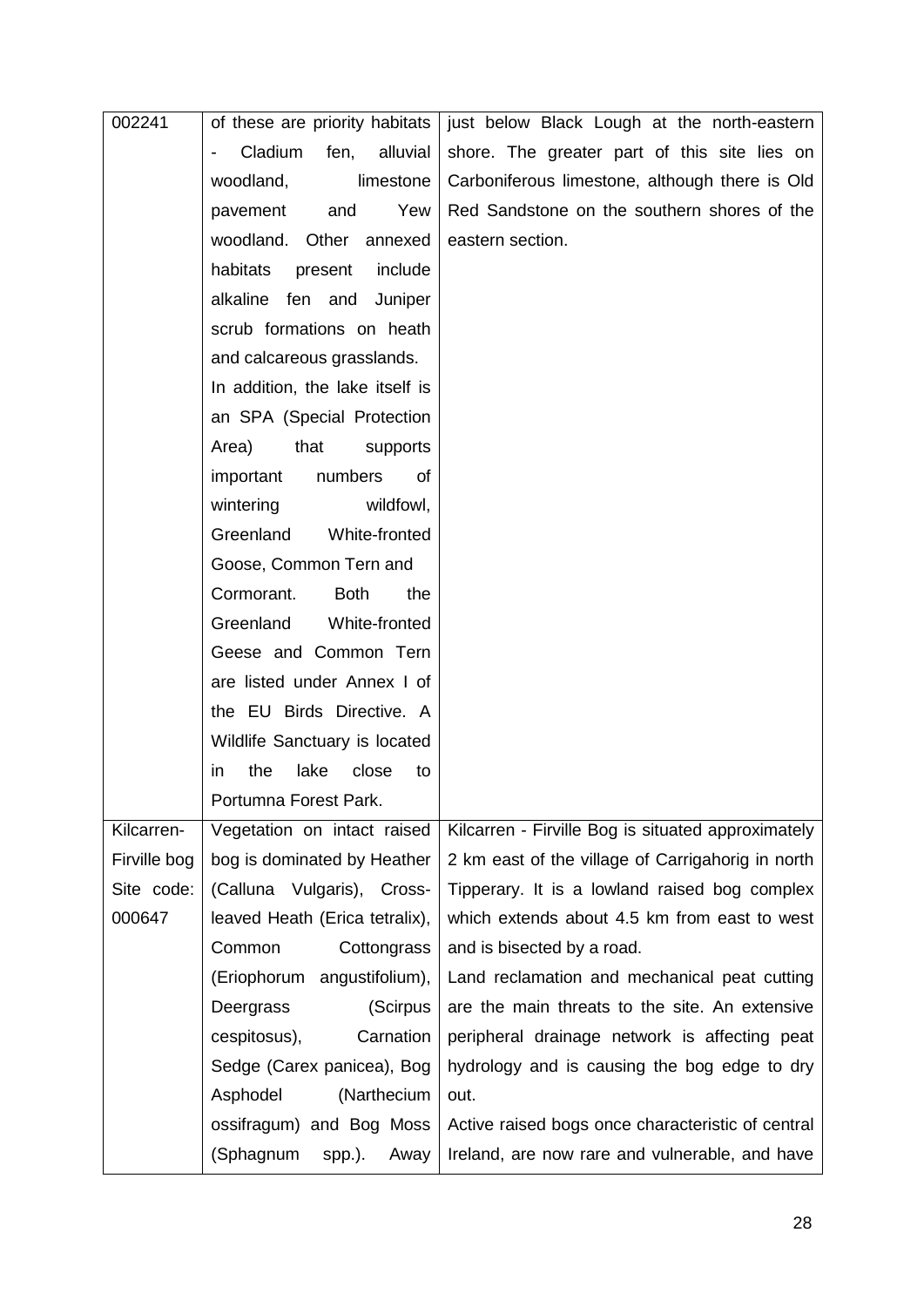|             | from the cutaway margins,        | been recognised by the European Union as a                                 |
|-------------|----------------------------------|----------------------------------------------------------------------------|
|             | the bog is wet and pool          | habitat of international importance. Ireland has a                         |
|             | systems are well developed.      | special responsibility to conserve the best of its                         |
|             | Localised<br>flushes<br>support  | remaining bogs.                                                            |
|             | <b>Birch</b><br>Downy<br>(Betula |                                                                            |
|             | pubescens) and Scots Pine        |                                                                            |
|             | (Pinus sylvestris).              |                                                                            |
|             |                                  |                                                                            |
|             | Peripheral areas have been       |                                                                            |
|             | extensively<br>damaged<br>by     |                                                                            |
|             | peat cutting, drainage and       |                                                                            |
|             | land reclamation. Cutaway        |                                                                            |
|             | bog is frequently dominated      |                                                                            |
|             | Purple<br>Moor-grass<br>by       |                                                                            |
|             | (Molinia caerulea) and Bog       |                                                                            |
|             | Myrtle (Myrica gale) is locally  |                                                                            |
|             | abundant. Birch woodland         |                                                                            |
|             | Holly<br>(llex)<br>with<br>some  |                                                                            |
|             | aquifolium) and Willow (Salix    |                                                                            |
|             | spp.) is widespread in most      |                                                                            |
|             | cutaway areas. Scots Pine is     |                                                                            |
|             | common in a few locations.       |                                                                            |
| Liskeena    | The main habitat consists of     | Liskeenan Fen is a small turlough-like fen                                 |
| n Fen       |                                  | calcareous fen, dominated   situated about 10 km north-west of Borrisokane |
| <b>Site</b> | <b>Black</b><br>Bog-rush<br>by   | and just 1 km from the village of Aglish, in north                         |
| code:       | (Schoenus nigricans) which       | Co. Tipperary. The site floods in winter via a                             |
| 001683      | covers a wide area. The          | swallow hole in the far north-west corner. The                             |
|             | Common<br><b>Butterwort</b>      | eastern part of the site is a small dry, inactive                          |
|             | (Pinguicula vulgaris) occurs     | raised bog on which mixed woodland is                                      |
|             | Common<br>Reed<br>here.          | developing, as well as an extensive and unusual                            |
|             | (Phragmites australis) and       | area of flooded cut-away.                                                  |
|             | especially<br>Saw<br>Sedge       | Grazing of the fen occurs in summer but few                                |
|             | (Cladium<br>mariscus)<br>are     | cattle venture into the wettest centre. Alteration                         |
|             | present in addition and in       | of the swallow-hole would threaten the summer                              |
|             | dominant<br>places<br>become     | water-table. Liskeenan Fen is the only such fen                            |
|             | form<br>their<br>and<br>own      | in the area, most of the rest having been                                  |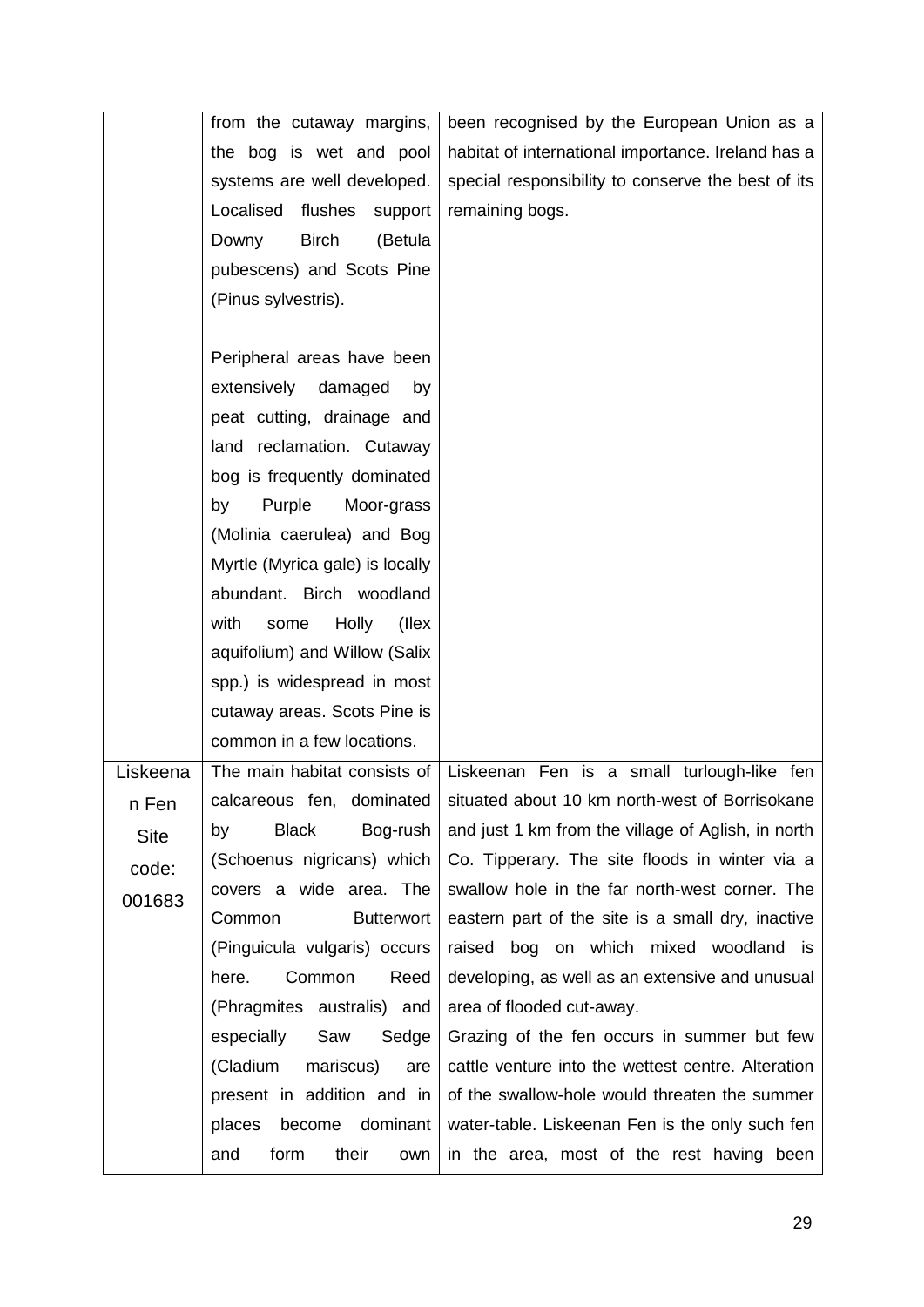|         | community. The Cladium fen              | drained in the past. The area of Cladium fen in |
|---------|-----------------------------------------|-------------------------------------------------|
|         | in the wettest parts of the             | the centre is of special interest in a European |
|         | centre also includes Blunt-             | context.                                        |
|         | flowered<br>Rush<br>(Juncus             |                                                 |
|         | subnodulosus) as well as                |                                                 |
|         | Long-stalked Yellow-sedge               |                                                 |
|         | (Carex lepidocarpa).                    |                                                 |
|         |                                         |                                                 |
|         | A secondary habitat of great            |                                                 |
|         | interest is the regenerating            |                                                 |
|         | flooded cut-away bog east of            |                                                 |
|         | the fen. Wide flat expanses             |                                                 |
|         | of Bog Moss (particularly               |                                                 |
|         | Sphagnum cuspidatum) and                |                                                 |
|         | large<br>numerous<br>actively           |                                                 |
|         | hummocks<br>(S.<br>growing              |                                                 |
|         | capillifolium, S. papillosum            |                                                 |
|         | and others) grow over an                |                                                 |
|         | of<br>about<br>5<br>ha,<br>area         |                                                 |
|         | surrounded<br>old<br>by<br>turf         |                                                 |
|         | banks.<br><b>This</b><br>acidic         |                                                 |
|         | community contrasts sharply             |                                                 |
|         | the<br>calcareous<br>fen<br>to          |                                                 |
|         | adjacent to it.                         |                                                 |
|         |                                         |                                                 |
|         | A small field of species-rich           |                                                 |
|         | dry grassland with Green-               |                                                 |
|         | Orchid<br>winged<br>(Orchis             |                                                 |
|         | morio) and Cowslip (Primula             |                                                 |
|         | veris), together with wet               |                                                 |
|         | grassland<br>and<br>mixed               |                                                 |
|         | woodland developing on the              |                                                 |
|         | bog in the east<br>make                 |                                                 |
|         | Liskeenan<br>Fen<br>very<br>a           |                                                 |
|         | diverse site.                           |                                                 |
| Redwood | <b>The</b><br>site<br>candidate<br>is a | Redwood Bog is located 7 km south west of       |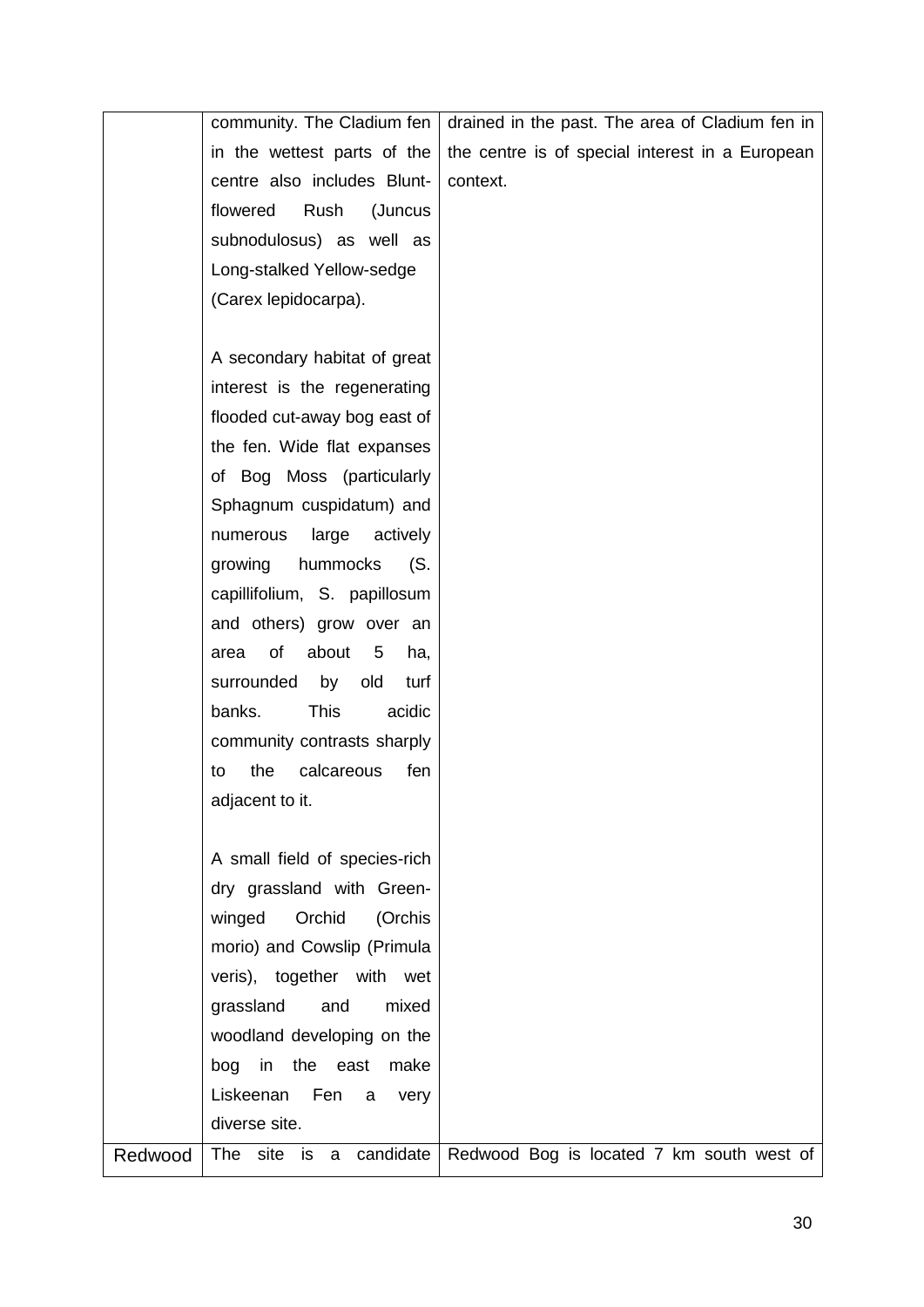| Bog         | of<br>Special<br>Area           | Banagher mainly in the townland of Redwood,      |
|-------------|---------------------------------|--------------------------------------------------|
| <b>Site</b> | Conservation selected<br>for    | Co. Tipperary. The site comprises a raised bog   |
| code:       | active raised bog, degraded     | that includes both areas of high bog and cutover |
| 002353      | raised<br>bog<br>and            | bog. The site is bounded by the Middle Shannon   |
|             | Rhynchosporion,<br>habitats     | Callows Special Protection Area (SPA) to the     |
|             | that are listed on Annex I of   | north and the River Little Brosna SPA to the     |
|             | the E.U. Habitats Directive.    | north-east.                                      |
|             | Active raised bog comprises     | There has been extensive peat-cutting in the     |
|             | areas of high bog that are      | western half of the site but active cutting is   |
|             | and<br>actively<br>peat-<br>wet | minimal and has only been recorded in the north  |
|             | forming,<br>where<br>the        | and north-west of this area. Damaging activities |
|             | percentage cover of bog         | associated with this landuse include drainage    |
|             | mosses (Sphagnum spp.) is       | throughout the site (both old and recent) and    |
|             | high, and where some or all     | extensive burning of the high bog.               |
|             | following<br>of the<br>features | There are many indications that this site has    |
|             | hummocks, pools,<br>occur:      | been burnt on a regular basis. These are all     |
|             | wet flats, Sphagnum lawns,      | activities that have resulted in loss of habitat |
|             | flushes<br>soaks.<br>and        | and damage to the hydrological status of the     |
|             | Degraded<br>raised<br>bog       | site, and that pose a continuing threat to its   |
|             | corresponds to those areas      | viability.                                       |
|             | of high bog whose hydrology     |                                                  |
|             | has been adversely affected     |                                                  |
|             | by peat cutting, drainage       |                                                  |
|             | and other land use activities,  |                                                  |
|             | but which are capable of        |                                                  |
|             | regeneration.                   |                                                  |
|             |                                 |                                                  |
|             | The Rhynchosporion habitat      |                                                  |
|             | occurs in wet depressions,      |                                                  |
|             | pool edges and erosion          |                                                  |
|             | channels<br>where<br>the        |                                                  |
|             | vegetation includes White       |                                                  |
|             | Beak-sedge (Rhynchospora        |                                                  |
|             | alba) and/or Brown Beak-        |                                                  |
|             | sedge (R. fusca), and at        |                                                  |
|             | least some of the following     |                                                  |
|             |                                 |                                                  |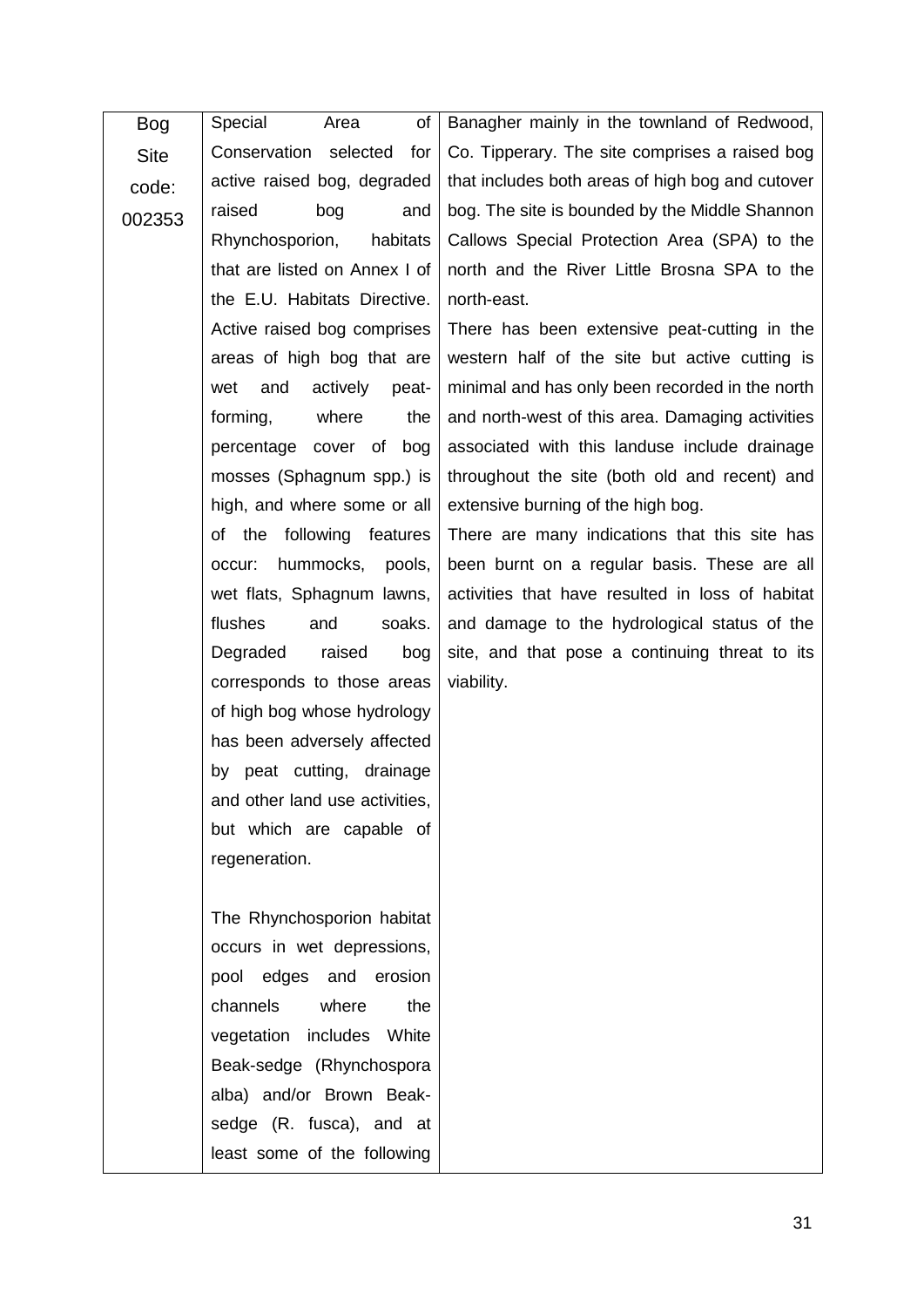associated species, Bog Asphodel (Narthecium ossifragum), Sundews (Drosera spp.), Deergrass (Scirpus cespitosus), Carnation Sedge (Carex panicea).

The bog has developed on the margins of the River Shannon and Little Brosna floodplains. The site can be divided into two sections, a cutover and drained western side and the eastern side that contains intact high bog. This eastern part of the site consists of two domes, which are separated to some extent by a stream that runs south to north. Hummocks and pools occur in the northern dome of the bog. The flushes in the site are found along the length of the stream.

Much of the high bog has vegetation typical of the Western Raised Bog type consisting of Ling Heather (Calluna vulgaris), the moss Racomitrium lanuginosum and the liverwort Pleurozia purpurea. There are some hummocks of the bog moss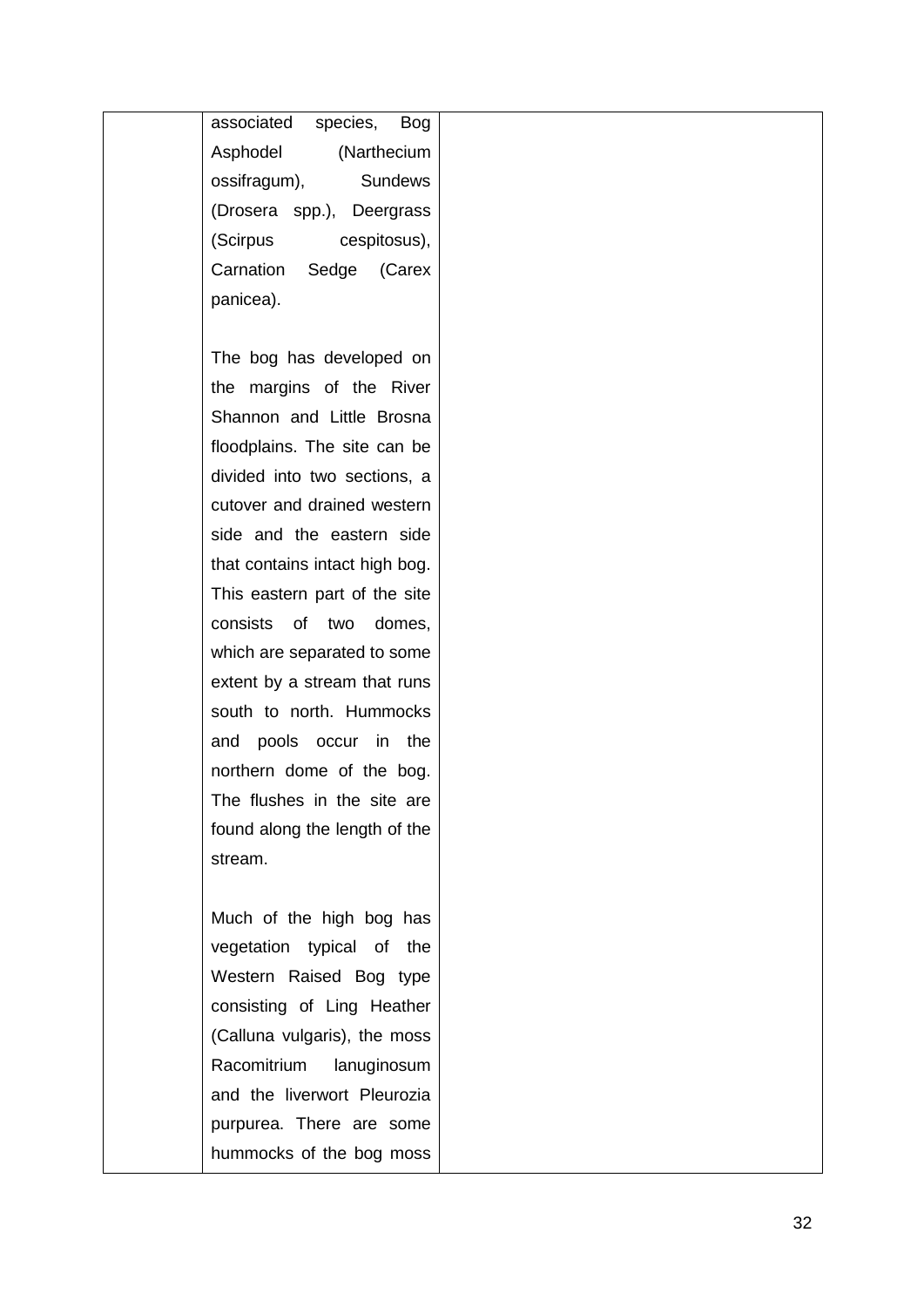| imbricatum.<br>Sphagnum<br>A       |
|------------------------------------|
| few of the pools in the north-     |
| west of the site support           |
| Great Sundew<br>(Drosera           |
| anglica), the<br>bog<br>moss       |
| Sphagnum cuspidatum and            |
| Bogbean<br>(Menyanthes             |
| trifoliata). West of this          |
| section there is an area of        |
| high bog with tear pools. In       |
| this area Sphagnum cover is        |
| high and there are small           |
|                                    |
| amounts of the bog mosses          |
| $S_{-}$<br>imbricatum<br>and<br>S. |
| magellanicum. Hummocks of          |
| Leucobryum<br>moss<br>the          |
| glaucum are also found             |
| here. In the north-west of the     |
| site lichen cover is high with     |
| Cladonia<br>portentosa,<br>C.      |
| uncialis<br>C.<br>and              |
| subcervicornis. In the west        |
| of the site Deergrass, White       |
| Beak-sedge and the moss            |
| Campylopus introflexus are         |
| common in an area that was         |
| previously burnt.<br>In the        |
| hollows throughout much of         |
| the high bog Bog Asphodel          |
| dominates.<br><b>Both</b><br>the   |
| northern and southern areas        |
|                                    |
| of flush contain Purple Moor-      |
| (Molinia<br>caerulea),<br>grass    |
| <b>Birch</b><br>(Betula<br>Downy   |
| pubescens)<br>and<br>Ling          |
| Heather.                           |